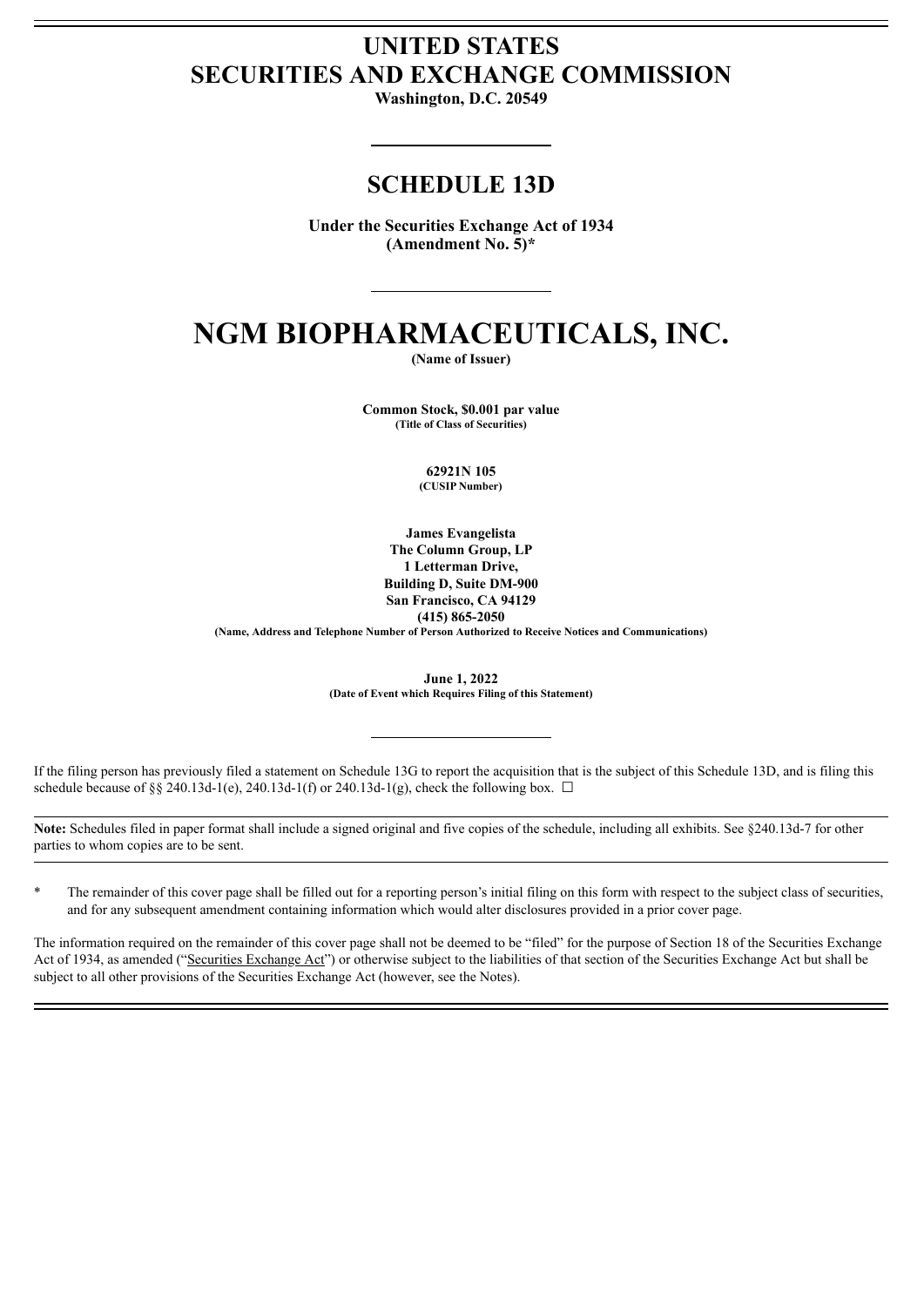| 1.               |                                                                                             |     | Name of Reporting Person                                                                  |  |  |  |
|------------------|---------------------------------------------------------------------------------------------|-----|-------------------------------------------------------------------------------------------|--|--|--|
|                  |                                                                                             |     |                                                                                           |  |  |  |
| $\overline{2}$ . | The Column Group, LP<br>Check the Appropriate Box if a Member of a Group (See Instructions) |     |                                                                                           |  |  |  |
|                  | (a) $\Box$                                                                                  |     | $(b) \boxtimes$                                                                           |  |  |  |
|                  |                                                                                             |     |                                                                                           |  |  |  |
| 3.               | SEC Use Only:                                                                               |     |                                                                                           |  |  |  |
|                  |                                                                                             |     |                                                                                           |  |  |  |
| $\overline{4}$ . |                                                                                             |     | Source of Funds (See Instructions):                                                       |  |  |  |
|                  | <b>WC</b>                                                                                   |     |                                                                                           |  |  |  |
| 5.               |                                                                                             |     | Check if Disclosure of Legal Proceedings Is Required Pursuant to Items $2(d)$ or $2(e)$ : |  |  |  |
|                  |                                                                                             |     |                                                                                           |  |  |  |
|                  | $\Box$                                                                                      |     |                                                                                           |  |  |  |
| 6.               |                                                                                             |     | Citizenship or Place of Organization:                                                     |  |  |  |
|                  |                                                                                             |     |                                                                                           |  |  |  |
|                  | Delaware                                                                                    |     |                                                                                           |  |  |  |
|                  |                                                                                             | 7.  | Sole Voting Power:                                                                        |  |  |  |
|                  |                                                                                             |     | 11, 103, 333(1)                                                                           |  |  |  |
|                  | Number of<br>Shares                                                                         | 8.  | <b>Shared Voting Power:</b>                                                               |  |  |  |
|                  | Beneficially                                                                                |     |                                                                                           |  |  |  |
|                  | Owned by                                                                                    |     | $\overline{0}$                                                                            |  |  |  |
|                  | Each                                                                                        | 9.  | Sole Dispositive Power:                                                                   |  |  |  |
|                  | Reporting                                                                                   |     |                                                                                           |  |  |  |
|                  | Person<br>With                                                                              |     | 11, 103, 333(1)                                                                           |  |  |  |
|                  |                                                                                             | 10. | <b>Shared Dispositive Power:</b>                                                          |  |  |  |
|                  |                                                                                             |     | $\Omega$                                                                                  |  |  |  |
| 11.              |                                                                                             |     | Aggregate Amount Beneficially Owned by Each Reporting Person:                             |  |  |  |
|                  |                                                                                             |     |                                                                                           |  |  |  |
|                  | 11,103,333(1)                                                                               |     |                                                                                           |  |  |  |
| 12.              |                                                                                             |     | Check if the Aggregate Amount in Row (11) Excludes Certain Shares (See Instructions):     |  |  |  |
|                  | $\Box$                                                                                      |     |                                                                                           |  |  |  |
| 13.              |                                                                                             |     | Percent of Class Represented by Amount in Row (11):                                       |  |  |  |
|                  |                                                                                             |     |                                                                                           |  |  |  |
|                  | $14.0\%(2)$                                                                                 |     |                                                                                           |  |  |  |
| 14.              |                                                                                             |     | Type of Reporting Person (See Instructions):                                              |  |  |  |
|                  | PN                                                                                          |     |                                                                                           |  |  |  |
|                  |                                                                                             |     |                                                                                           |  |  |  |

(1) All shares are held of record by TCG LP (as defined in Item 2(a) below). TCG GP (as defined in Item 2(a) below) is the general partner of TCG LP and may be deemed to have voting, investment and dispositive power with respect to these securities. Peter Svennilson and David Goeddel, a member of the Issuer's board of directors, are the managing partners of TCG GP and may each be deemed to share voting, investment and dispositive power with respect to these securities.

(2) Based on 79,257,148 shares of Common Stock outstanding as of May 2, 2022, as reported in the Issuer's Quarterly Report on Form 10-Q and filed with the Securities and Exchange Commission on May 5, 2022 (the "Form 10-Q").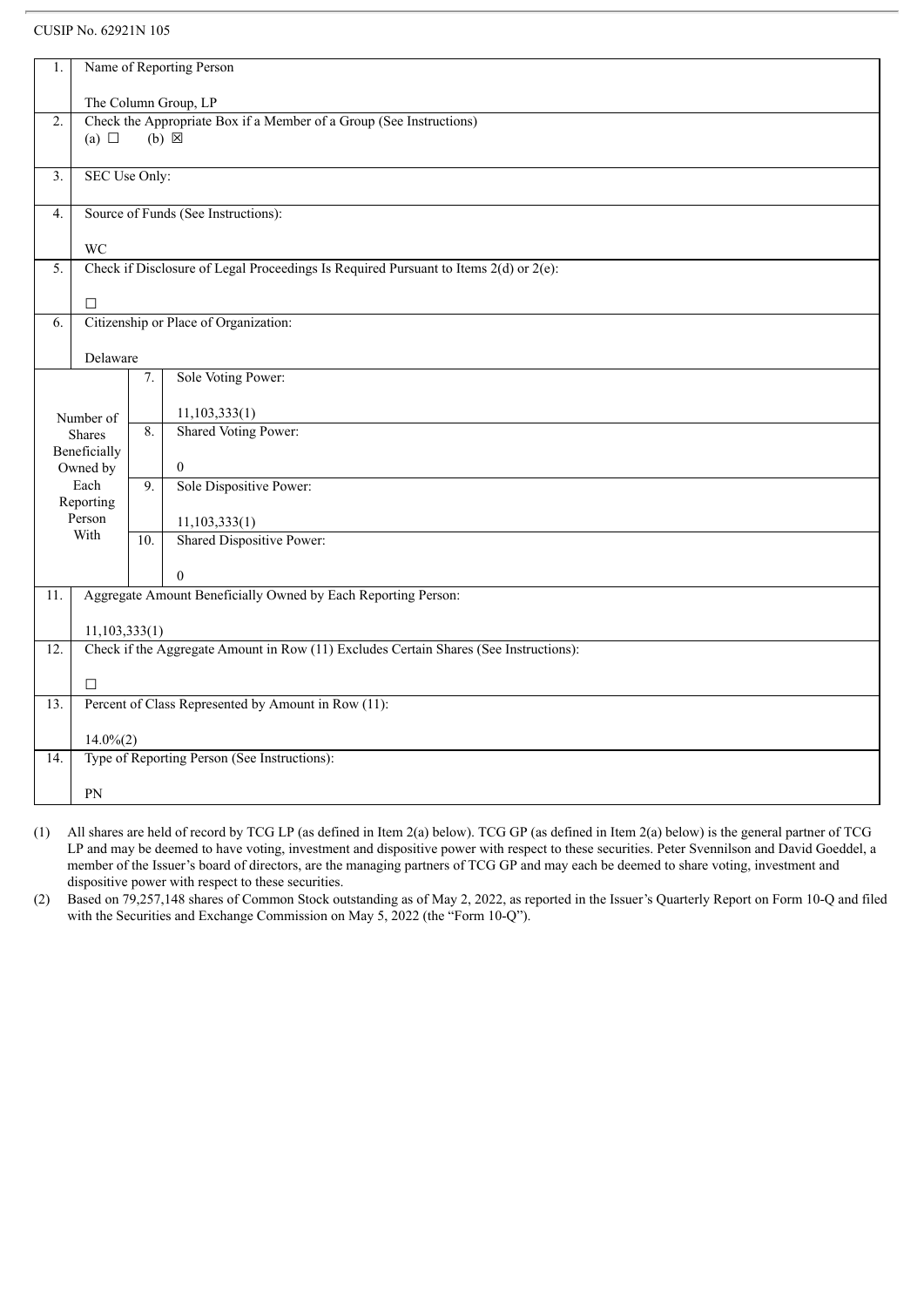| 1.               | Name of Reporting Person                            |                                                                                     |                                                                                           |  |  |  |
|------------------|-----------------------------------------------------|-------------------------------------------------------------------------------------|-------------------------------------------------------------------------------------------|--|--|--|
|                  |                                                     |                                                                                     |                                                                                           |  |  |  |
|                  | The Column Group GP, LP                             |                                                                                     |                                                                                           |  |  |  |
| 2.               | (a) $\Box$                                          | Check the Appropriate Box if a Member of a Group (See Instructions)<br>$(b) \times$ |                                                                                           |  |  |  |
|                  |                                                     |                                                                                     |                                                                                           |  |  |  |
| $\overline{3}$ . | SEC Use Only:                                       |                                                                                     |                                                                                           |  |  |  |
|                  |                                                     |                                                                                     |                                                                                           |  |  |  |
| 4.               |                                                     |                                                                                     | Source of Funds (See Instructions):                                                       |  |  |  |
|                  | AF                                                  |                                                                                     |                                                                                           |  |  |  |
| 5.               |                                                     |                                                                                     | Check if Disclosure of Legal Proceedings Is Required Pursuant to Items $2(d)$ or $2(e)$ : |  |  |  |
|                  |                                                     |                                                                                     |                                                                                           |  |  |  |
|                  | $\Box$                                              |                                                                                     |                                                                                           |  |  |  |
| 6.               |                                                     |                                                                                     | Citizenship or Place of Organization:                                                     |  |  |  |
|                  | Delaware                                            |                                                                                     |                                                                                           |  |  |  |
|                  |                                                     | 7.                                                                                  | Sole Voting Power:                                                                        |  |  |  |
|                  |                                                     |                                                                                     |                                                                                           |  |  |  |
|                  | Number of                                           |                                                                                     | 100,000(1)                                                                                |  |  |  |
|                  | <b>Shares</b>                                       | 8.                                                                                  | <b>Shared Voting Power:</b>                                                               |  |  |  |
|                  | Beneficially                                        |                                                                                     |                                                                                           |  |  |  |
|                  | Owned by                                            |                                                                                     | 11, 103, 333(2)                                                                           |  |  |  |
|                  | Each                                                | 9.                                                                                  | Sole Dispositive Power:                                                                   |  |  |  |
|                  | Reporting                                           |                                                                                     |                                                                                           |  |  |  |
|                  | Person<br>With                                      |                                                                                     | 100,000(1)                                                                                |  |  |  |
|                  |                                                     | 10.                                                                                 | Shared Dispositive Power:                                                                 |  |  |  |
|                  |                                                     |                                                                                     | 11, 103, 333(2)                                                                           |  |  |  |
| 11.              |                                                     |                                                                                     | Aggregate Amount Beneficially Owned by Each Reporting Person:                             |  |  |  |
|                  |                                                     |                                                                                     |                                                                                           |  |  |  |
|                  | 11,203,333(1)(2)                                    |                                                                                     |                                                                                           |  |  |  |
| 12.              |                                                     |                                                                                     | Check if the Aggregate Amount in Row (11) Excludes Certain Shares (See Instructions):     |  |  |  |
|                  | $\Box$                                              |                                                                                     |                                                                                           |  |  |  |
| 13.              | Percent of Class Represented by Amount in Row (11): |                                                                                     |                                                                                           |  |  |  |
|                  |                                                     |                                                                                     |                                                                                           |  |  |  |
|                  | $14.1\%(3)$                                         |                                                                                     |                                                                                           |  |  |  |
| 14.              |                                                     |                                                                                     | Type of Reporting Person (See Instructions):                                              |  |  |  |
|                  | PN                                                  |                                                                                     |                                                                                           |  |  |  |
|                  |                                                     |                                                                                     |                                                                                           |  |  |  |

(1) All shares are held of record by TCG GP. Peter Svennilson and David Goeddel, a member of the Issuer's board of directors, are the managing partners of TCG GP and may each be deemed to share voting, investment and dispositive power with respect to these securities.

(2) All shares are held of record by TCG LP. TCG GP is the general partner of TCG LP and may be deemed to have voting, investment and dispositive power with respect to these securities. Peter Svennilson and David Goeddel, a member of the Issuer's board of directors, are the managing partners of TCG GP and may each be deemed to share voting, investment and dispositive power with respect to these securities.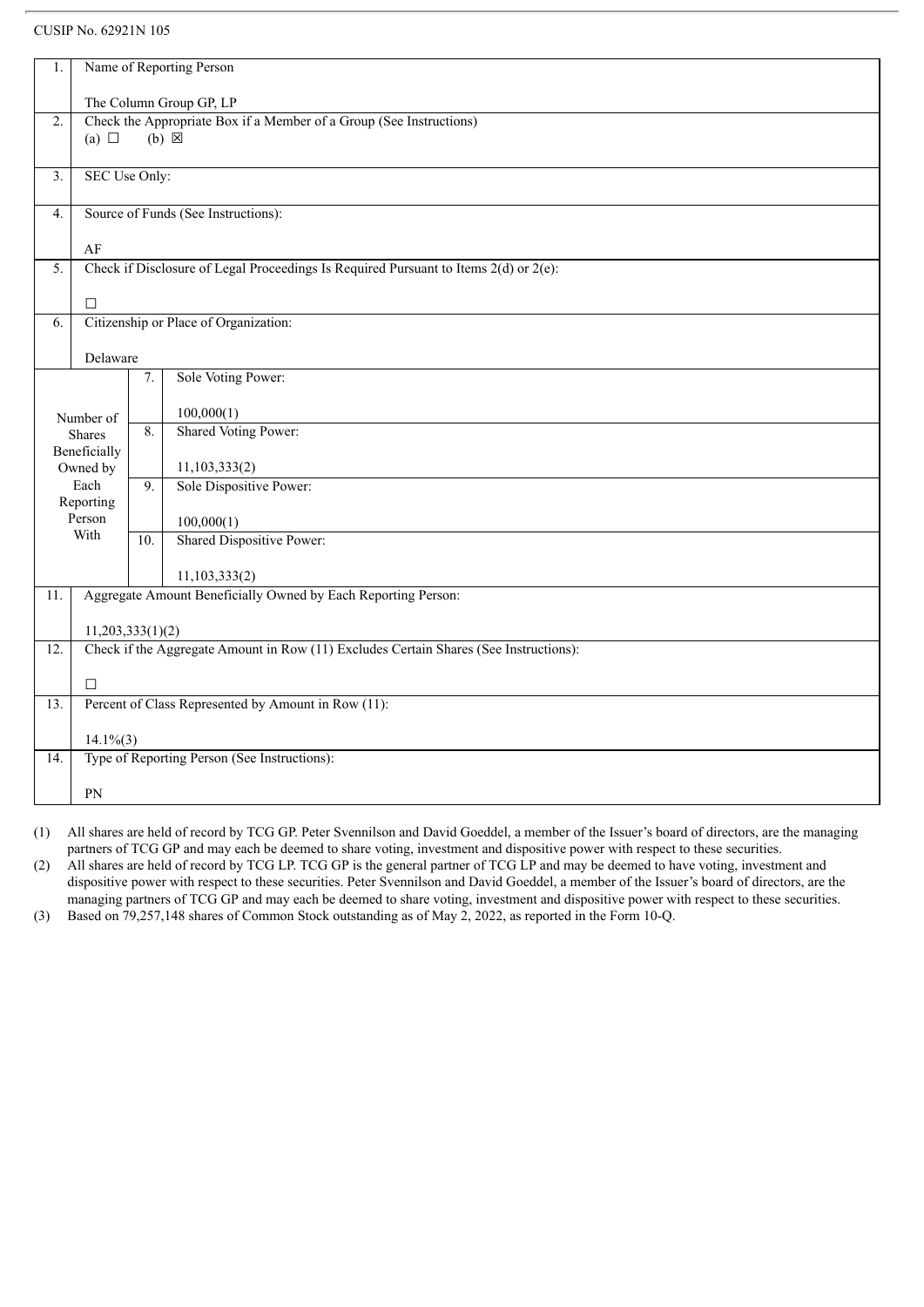| 1.               | Name of Reporting Person                            |                                                                                        |                                                                                           |  |  |  |
|------------------|-----------------------------------------------------|----------------------------------------------------------------------------------------|-------------------------------------------------------------------------------------------|--|--|--|
|                  |                                                     |                                                                                        |                                                                                           |  |  |  |
|                  | The Column Group II, LP                             |                                                                                        |                                                                                           |  |  |  |
| $\overline{2}$ . | (a) $\Box$                                          | Check the Appropriate Box if a Member of a Group (See Instructions)<br>$(b) \boxtimes$ |                                                                                           |  |  |  |
|                  |                                                     |                                                                                        |                                                                                           |  |  |  |
| 3.               | SEC Use Only:                                       |                                                                                        |                                                                                           |  |  |  |
|                  |                                                     |                                                                                        |                                                                                           |  |  |  |
| $\overline{4}$ . |                                                     |                                                                                        | Source of Funds (See Instructions):                                                       |  |  |  |
|                  | <b>WC</b>                                           |                                                                                        |                                                                                           |  |  |  |
| 5.               |                                                     |                                                                                        | Check if Disclosure of Legal Proceedings Is Required Pursuant to Items $2(d)$ or $2(e)$ : |  |  |  |
|                  |                                                     |                                                                                        |                                                                                           |  |  |  |
|                  | $\Box$                                              |                                                                                        |                                                                                           |  |  |  |
| 6.               |                                                     |                                                                                        | Citizenship or Place of Organization:                                                     |  |  |  |
|                  |                                                     |                                                                                        |                                                                                           |  |  |  |
|                  | Delaware                                            |                                                                                        |                                                                                           |  |  |  |
|                  |                                                     | 7.                                                                                     | Sole Voting Power:                                                                        |  |  |  |
|                  |                                                     |                                                                                        |                                                                                           |  |  |  |
|                  | Number of                                           | 8.                                                                                     | 2,265,758(1)                                                                              |  |  |  |
|                  | Shares                                              |                                                                                        | <b>Shared Voting Power:</b>                                                               |  |  |  |
|                  | Beneficially                                        |                                                                                        |                                                                                           |  |  |  |
|                  | Owned by<br>Each                                    | 9.                                                                                     | $\mathbf{0}$<br>Sole Dispositive Power:                                                   |  |  |  |
|                  | Reporting                                           |                                                                                        |                                                                                           |  |  |  |
|                  | Person                                              |                                                                                        | 2,265,758(1)                                                                              |  |  |  |
|                  | With                                                | 10.                                                                                    | <b>Shared Dispositive Power:</b>                                                          |  |  |  |
|                  |                                                     |                                                                                        |                                                                                           |  |  |  |
|                  |                                                     |                                                                                        | $\Omega$                                                                                  |  |  |  |
| 11.              |                                                     |                                                                                        | Aggregate Amount Beneficially Owned by Each Reporting Person:                             |  |  |  |
|                  |                                                     |                                                                                        |                                                                                           |  |  |  |
|                  | 2,265,758(1)                                        |                                                                                        |                                                                                           |  |  |  |
| 12.              |                                                     |                                                                                        | Check if the Aggregate Amount in Row (11) Excludes Certain Shares (See Instructions):     |  |  |  |
|                  |                                                     |                                                                                        |                                                                                           |  |  |  |
|                  | $\Box$                                              |                                                                                        |                                                                                           |  |  |  |
| 13.              | Percent of Class Represented by Amount in Row (11): |                                                                                        |                                                                                           |  |  |  |
|                  |                                                     |                                                                                        |                                                                                           |  |  |  |
|                  | $2.9\%(2)$                                          |                                                                                        |                                                                                           |  |  |  |
| 14.              |                                                     |                                                                                        | Type of Reporting Person (See Instructions):                                              |  |  |  |
|                  |                                                     |                                                                                        |                                                                                           |  |  |  |
|                  | PN                                                  |                                                                                        |                                                                                           |  |  |  |

(1) All shares are held of record by TCG II LP (as defined in Item 2(a) below). TCG II GP (as defined in Item 2(a) below) is the general partner of TCG II LP and may be deemed to have voting, investment and dispositive power with respect to these securities. Peter Svennilson and David Goeddel, a member of the Issuer's board of directors, are the managing partners of TCG II GP and may each be deemed to share voting, investment and dispositive power with respect to these securities.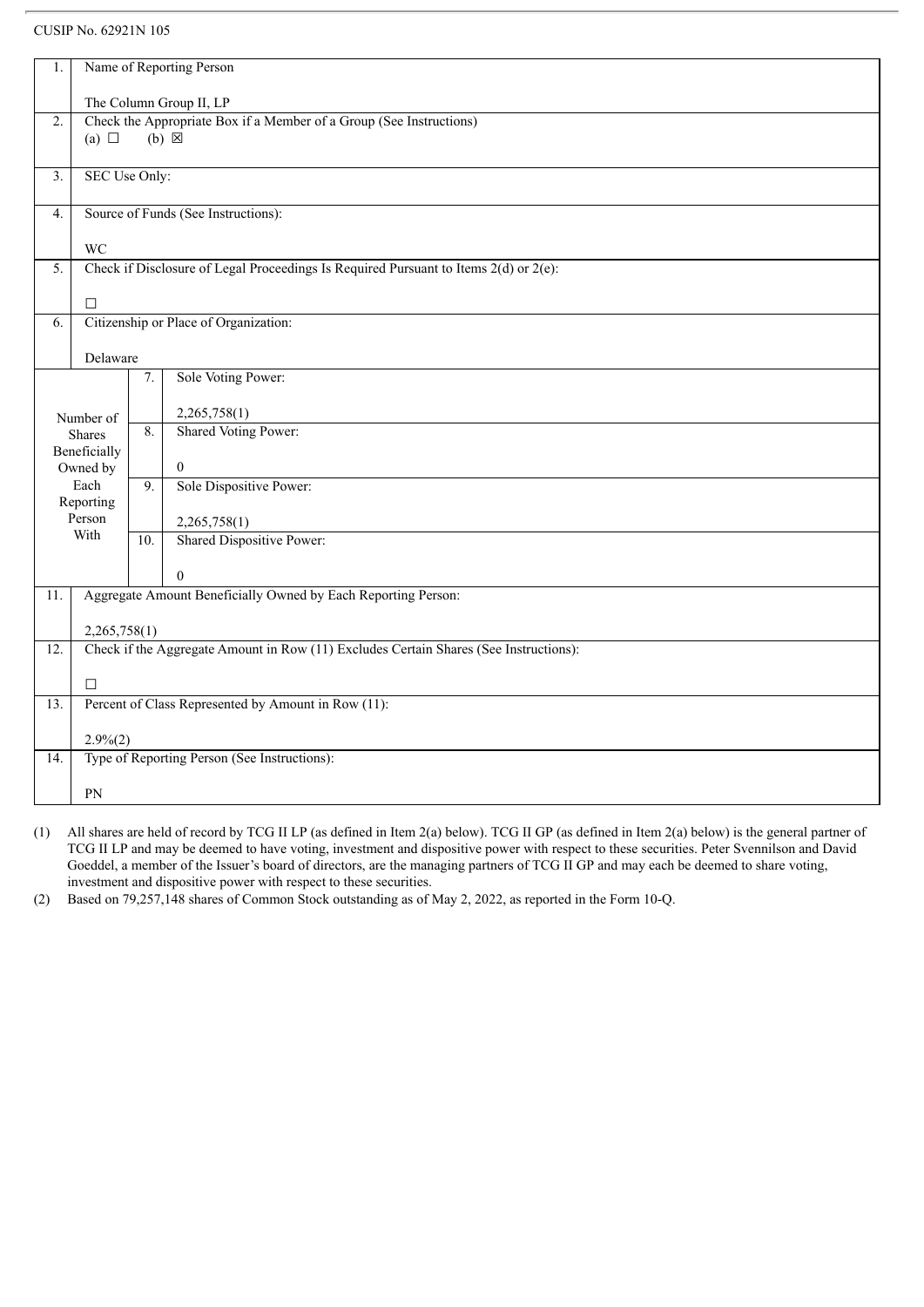| 1.                                                                                                      |                                     |                  | Name of Reporting Person                                                                  |  |  |
|---------------------------------------------------------------------------------------------------------|-------------------------------------|------------------|-------------------------------------------------------------------------------------------|--|--|
|                                                                                                         |                                     |                  |                                                                                           |  |  |
| The Column Group II GP, LP<br>Check the Appropriate Box if a Member of a Group (See Instructions)<br>2. |                                     |                  |                                                                                           |  |  |
|                                                                                                         | (a) $\Box$                          |                  | $(b) \boxtimes$                                                                           |  |  |
|                                                                                                         |                                     |                  |                                                                                           |  |  |
| $\overline{3}$ .                                                                                        | SEC Use Only:                       |                  |                                                                                           |  |  |
| $\overline{4}$ .                                                                                        | Source of Funds (See Instructions): |                  |                                                                                           |  |  |
|                                                                                                         |                                     |                  |                                                                                           |  |  |
|                                                                                                         | AF                                  |                  |                                                                                           |  |  |
| $\overline{5}$ .                                                                                        |                                     |                  | Check if Disclosure of Legal Proceedings Is Required Pursuant to Items $2(d)$ or $2(e)$ : |  |  |
|                                                                                                         | $\Box$                              |                  |                                                                                           |  |  |
| 6.                                                                                                      |                                     |                  | Citizenship or Place of Organization:                                                     |  |  |
|                                                                                                         |                                     |                  |                                                                                           |  |  |
|                                                                                                         | Delaware                            |                  |                                                                                           |  |  |
| Sole Voting Power:<br>7.                                                                                |                                     |                  |                                                                                           |  |  |
|                                                                                                         |                                     |                  | $\mathbf{0}$                                                                              |  |  |
|                                                                                                         | Number of<br><b>Shares</b>          | $\overline{8}$ . | <b>Shared Voting Power:</b>                                                               |  |  |
|                                                                                                         | Beneficially                        |                  |                                                                                           |  |  |
|                                                                                                         | Owned by                            |                  | 2,265,758(1)                                                                              |  |  |
|                                                                                                         | Each<br>Reporting                   | 9.               | Sole Dispositive Power:                                                                   |  |  |
|                                                                                                         | Person                              |                  | $\overline{0}$                                                                            |  |  |
|                                                                                                         | With                                | 10.              | <b>Shared Dispositive Power:</b>                                                          |  |  |
|                                                                                                         |                                     |                  |                                                                                           |  |  |
|                                                                                                         |                                     |                  | 2,265,758(1)                                                                              |  |  |
| 11.                                                                                                     |                                     |                  | Aggregate Amount Beneficially Owned by Each Reporting Person:                             |  |  |
|                                                                                                         | 2,265,758(1)                        |                  |                                                                                           |  |  |
| $\overline{12}$ .                                                                                       |                                     |                  | Check if the Aggregate Amount in Row (11) Excludes Certain Shares (See Instructions):     |  |  |
|                                                                                                         |                                     |                  |                                                                                           |  |  |
|                                                                                                         | $\Box$                              |                  |                                                                                           |  |  |
| 13.                                                                                                     |                                     |                  | Percent of Class Represented by Amount in Row (11):                                       |  |  |
|                                                                                                         | $2.9\%(2)$                          |                  |                                                                                           |  |  |
| 14.                                                                                                     |                                     |                  | Type of Reporting Person (See Instructions):                                              |  |  |
|                                                                                                         | PN                                  |                  |                                                                                           |  |  |
|                                                                                                         |                                     |                  |                                                                                           |  |  |

(1) All shares are held of record by TCG II LP. TCG II GP is the general partner of TCG II LP and may be deemed to have voting, investment and dispositive power with respect to these securities. Peter Svennilson and David Goeddel, a member of the Issuer's board of directors, are the managing partners of TCG II GP and may each be deemed to share voting, investment and dispositive power with respect to these securities.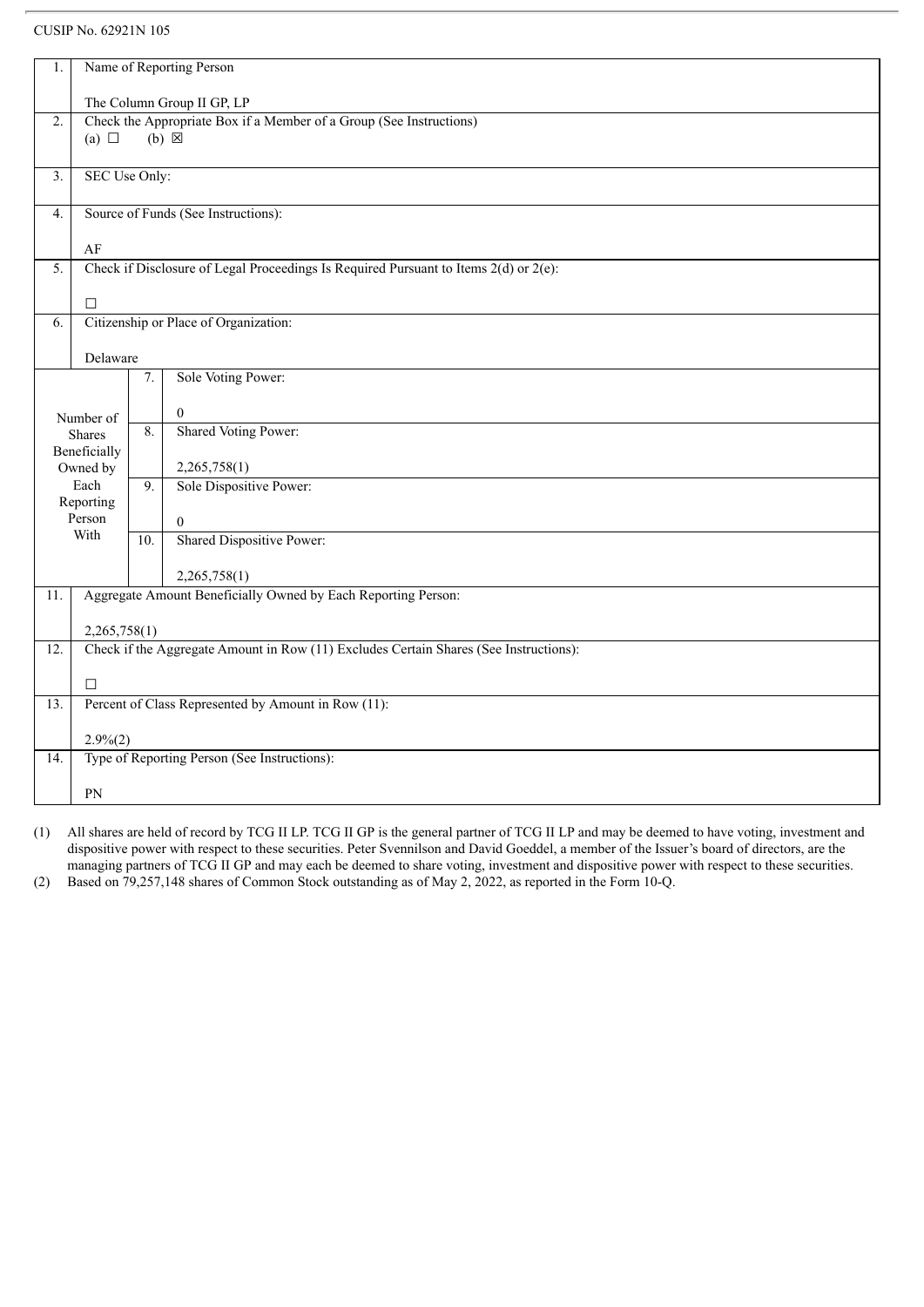| 1.                |                                 |                                     | Name of Reporting Person                                                                  |  |  |  |
|-------------------|---------------------------------|-------------------------------------|-------------------------------------------------------------------------------------------|--|--|--|
|                   | The Column Group Management, LP |                                     |                                                                                           |  |  |  |
| $\overline{2}$ .  |                                 |                                     | Check the Appropriate Box if a Member of a Group (See Instructions)                       |  |  |  |
|                   | (a) $\Box$                      |                                     | $(b)$ $\overline{\boxtimes}$                                                              |  |  |  |
|                   |                                 |                                     |                                                                                           |  |  |  |
| $\overline{3}$ .  | SEC Use Only:                   |                                     |                                                                                           |  |  |  |
| $\overline{4}$ .  |                                 | Source of Funds (See Instructions): |                                                                                           |  |  |  |
|                   | O <sub>O</sub>                  |                                     |                                                                                           |  |  |  |
| $\overline{5}$ .  |                                 |                                     | Check if Disclosure of Legal Proceedings Is Required Pursuant to Items $2(d)$ or $2(e)$ : |  |  |  |
|                   |                                 |                                     |                                                                                           |  |  |  |
|                   | $\Box$                          |                                     |                                                                                           |  |  |  |
| 6.                |                                 |                                     | Citizenship or Place of Organization:                                                     |  |  |  |
|                   |                                 |                                     |                                                                                           |  |  |  |
|                   | Delaware                        |                                     |                                                                                           |  |  |  |
|                   |                                 | 7.                                  | Sole Voting Power:                                                                        |  |  |  |
|                   |                                 |                                     | 100,000(1)                                                                                |  |  |  |
|                   | Number of<br><b>Shares</b>      | $\overline{8}$ .                    | Shared Voting Power:                                                                      |  |  |  |
|                   | Beneficially                    |                                     |                                                                                           |  |  |  |
|                   | Owned by                        |                                     | $\overline{0}$                                                                            |  |  |  |
|                   | Each                            | 9.                                  | Sole Dispositive Power:                                                                   |  |  |  |
|                   | Reporting<br>Person             |                                     |                                                                                           |  |  |  |
|                   | With                            |                                     | 100,000(1)<br>Shared Dispositive Power:                                                   |  |  |  |
|                   |                                 | 10.                                 |                                                                                           |  |  |  |
|                   |                                 |                                     | $\mathbf{0}$                                                                              |  |  |  |
| 11.               |                                 |                                     | Aggregate Amount Beneficially Owned by Each Reporting Person:                             |  |  |  |
|                   |                                 |                                     |                                                                                           |  |  |  |
|                   | 100,000(1)                      |                                     |                                                                                           |  |  |  |
| $\overline{12}$ . |                                 |                                     | Check if the Aggregate Amount in Row (11) Excludes Certain Shares (See Instructions):     |  |  |  |
|                   | $\Box$                          |                                     |                                                                                           |  |  |  |
| $\overline{13}$ . |                                 |                                     | Percent of Class Represented by Amount in Row (11):                                       |  |  |  |
|                   |                                 |                                     |                                                                                           |  |  |  |
|                   | $0.1\%$ (2)                     |                                     |                                                                                           |  |  |  |
| 14.               |                                 |                                     | Type of Reporting Person (See Instructions):                                              |  |  |  |
|                   | PN                              |                                     |                                                                                           |  |  |  |
|                   |                                 |                                     |                                                                                           |  |  |  |

(1) All shares are held of record by TCGM LP (as defined in Item 2(a) below). Peter Svennilson and David Goeddel, a member of the Issuer's board of directors, are the managing partners of TCGM LP and may each be deemed to share voting, investment and dispositive power with respect to these securities.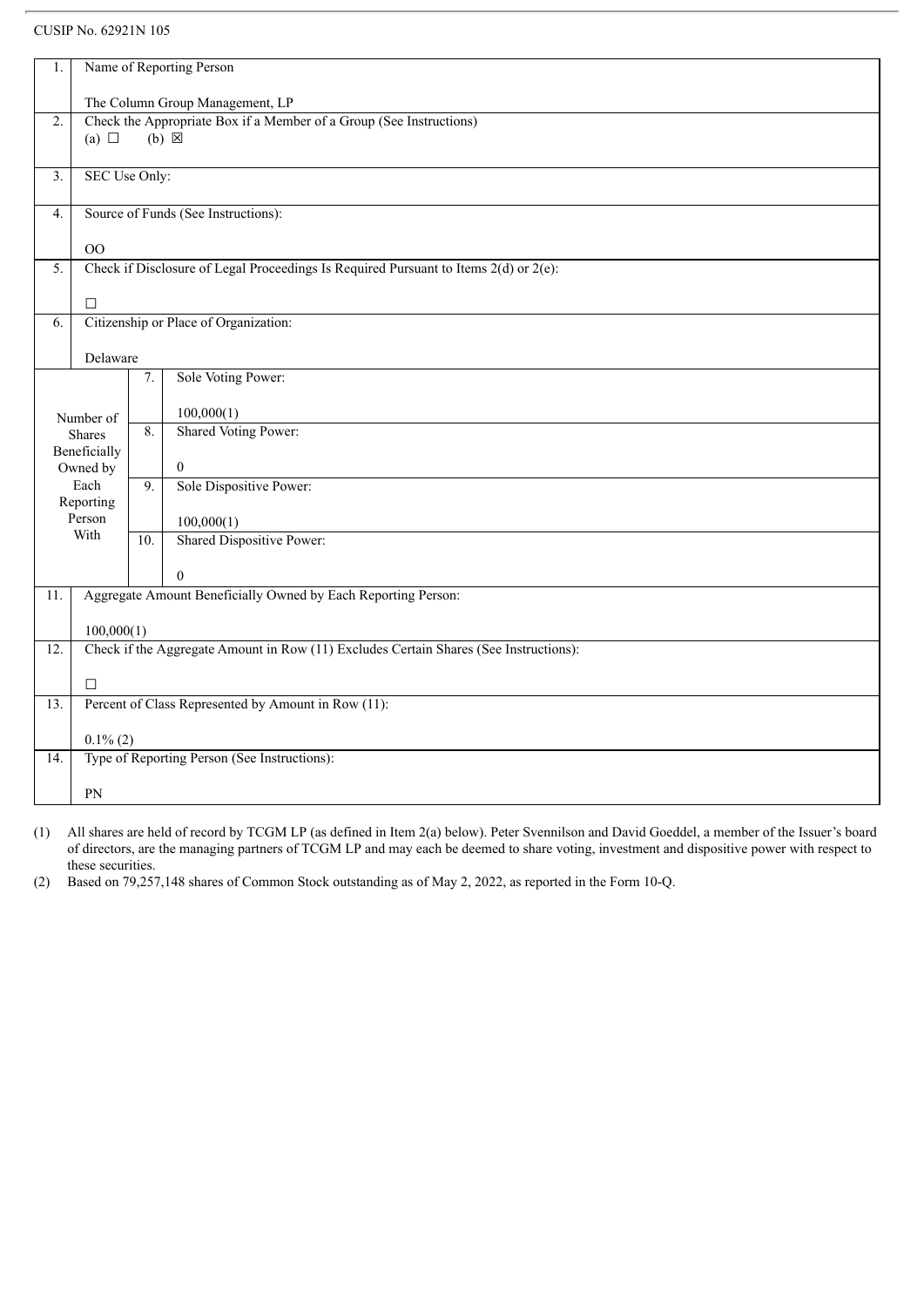| 1.                |                                     |                                                                     | Name of Reporting Person                                                                  |  |  |  |
|-------------------|-------------------------------------|---------------------------------------------------------------------|-------------------------------------------------------------------------------------------|--|--|--|
|                   | Ponoi Capital, LP                   |                                                                     |                                                                                           |  |  |  |
| $\overline{2}$ .  |                                     | Check the Appropriate Box if a Member of a Group (See Instructions) |                                                                                           |  |  |  |
|                   | (a) $\Box$                          |                                                                     | $(b) \times$                                                                              |  |  |  |
|                   |                                     |                                                                     |                                                                                           |  |  |  |
| $\overline{3}$ .  | SEC Use Only:                       |                                                                     |                                                                                           |  |  |  |
| $\overline{4}$ .  | Source of Funds (See Instructions): |                                                                     |                                                                                           |  |  |  |
|                   | <b>WC</b>                           |                                                                     |                                                                                           |  |  |  |
| 5.                |                                     |                                                                     | Check if Disclosure of Legal Proceedings Is Required Pursuant to Items $2(d)$ or $2(e)$ : |  |  |  |
|                   |                                     |                                                                     |                                                                                           |  |  |  |
|                   | $\Box$                              |                                                                     |                                                                                           |  |  |  |
| 6.                |                                     |                                                                     | Citizenship or Place of Organization:                                                     |  |  |  |
|                   |                                     |                                                                     |                                                                                           |  |  |  |
|                   | Delaware                            |                                                                     |                                                                                           |  |  |  |
|                   |                                     | 7.                                                                  | Sole Voting Power:                                                                        |  |  |  |
|                   |                                     |                                                                     | 1,298,908(1)                                                                              |  |  |  |
|                   | Number of<br><b>Shares</b>          | 8.                                                                  | <b>Shared Voting Power:</b>                                                               |  |  |  |
|                   | Beneficially                        |                                                                     |                                                                                           |  |  |  |
|                   | Owned by                            |                                                                     | $\overline{0}$                                                                            |  |  |  |
|                   | Each                                | 9.                                                                  | Sole Dispositive Power:                                                                   |  |  |  |
|                   | Reporting                           |                                                                     |                                                                                           |  |  |  |
|                   | Person                              |                                                                     | 1,298,908(1)                                                                              |  |  |  |
|                   | With                                | 10.                                                                 | Shared Dispositive Power:                                                                 |  |  |  |
|                   |                                     |                                                                     | $\theta$                                                                                  |  |  |  |
| 11.               |                                     |                                                                     | Aggregate Amount Beneficially Owned by Each Reporting Person:                             |  |  |  |
|                   |                                     |                                                                     |                                                                                           |  |  |  |
|                   | 1,298,908(1)                        |                                                                     |                                                                                           |  |  |  |
| 12.               |                                     |                                                                     | Check if the Aggregate Amount in Row (11) Excludes Certain Shares (See Instructions):     |  |  |  |
|                   | $\Box$                              |                                                                     |                                                                                           |  |  |  |
| $\overline{13}$ . |                                     |                                                                     | Percent of Class Represented by Amount in Row (11):                                       |  |  |  |
|                   |                                     |                                                                     |                                                                                           |  |  |  |
|                   | $1.6\%(2)$                          |                                                                     |                                                                                           |  |  |  |
| 14.               |                                     |                                                                     | Type of Reporting Person (See Instructions):                                              |  |  |  |
|                   | PN                                  |                                                                     |                                                                                           |  |  |  |
|                   |                                     |                                                                     |                                                                                           |  |  |  |

(1) All shares are held of record by Ponoi LP (as defined in Item 2(a) below). Ponoi LLC (as defined in Item 2(a) below) is the general partner of Ponoi LP and may be deemed to have voting, investment and dispositive power with respect to these securities. Peter Svennilson, Timothy Kutzkey and David Goeddel, a member of the Issuer's board of directors, are the managing members of Ponoi LLC and may each be deemed to share voting, investment and dispositive power with respect to these securities.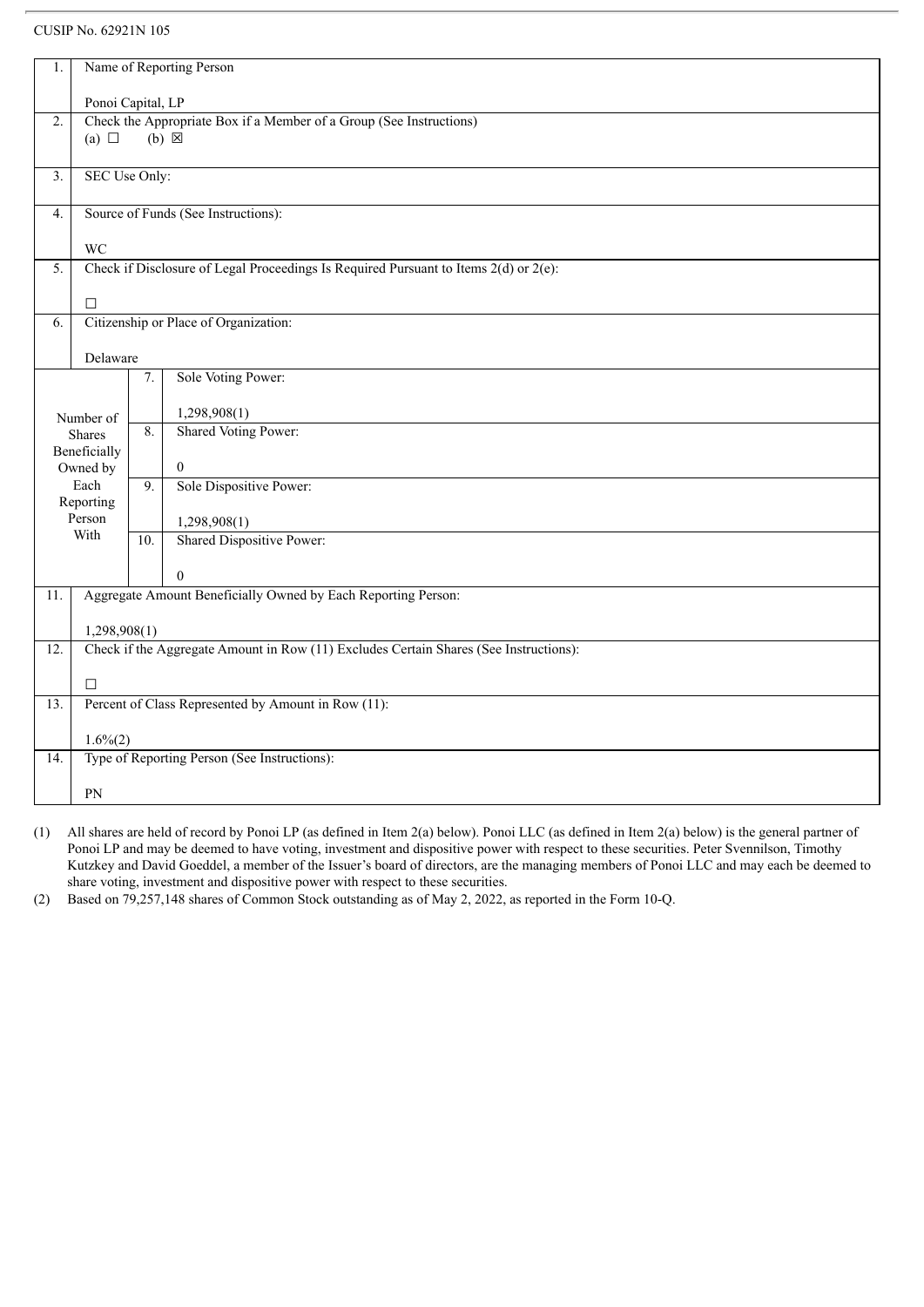| 1.                    | Name of Reporting Person            |                                                                     |                                                                                       |  |  |  |
|-----------------------|-------------------------------------|---------------------------------------------------------------------|---------------------------------------------------------------------------------------|--|--|--|
| Ponoi Management, LLC |                                     |                                                                     |                                                                                       |  |  |  |
| 2.                    |                                     | Check the Appropriate Box if a Member of a Group (See Instructions) |                                                                                       |  |  |  |
|                       | (a) $\Box$                          |                                                                     | $(b) \boxtimes$                                                                       |  |  |  |
| $\overline{3}$ .      | SEC Use Only:                       |                                                                     |                                                                                       |  |  |  |
|                       |                                     |                                                                     |                                                                                       |  |  |  |
| 4.                    | Source of Funds (See Instructions): |                                                                     |                                                                                       |  |  |  |
|                       | AF                                  |                                                                     |                                                                                       |  |  |  |
| 5.                    |                                     |                                                                     | Check if Disclosure of Legal Proceedings Is Required Pursuant to Items 2(d) or 2(e):  |  |  |  |
|                       | $\Box$                              |                                                                     |                                                                                       |  |  |  |
| 6.                    |                                     |                                                                     | Citizenship or Place of Organization:                                                 |  |  |  |
|                       |                                     |                                                                     |                                                                                       |  |  |  |
|                       | Delaware                            |                                                                     |                                                                                       |  |  |  |
|                       |                                     | 7.                                                                  | Sole Voting Power:                                                                    |  |  |  |
|                       | Number of                           |                                                                     | $\overline{0}$                                                                        |  |  |  |
|                       | <b>Shares</b>                       | $\overline{8}$ .                                                    | Shared Voting Power:                                                                  |  |  |  |
|                       | Beneficially<br>Owned by            |                                                                     | 1,298,908(1)                                                                          |  |  |  |
|                       | Each                                | 9.                                                                  | Sole Dispositive Power:                                                               |  |  |  |
|                       | Reporting                           |                                                                     |                                                                                       |  |  |  |
|                       | Person                              |                                                                     | $\boldsymbol{0}$                                                                      |  |  |  |
|                       | With                                | 10.                                                                 | Shared Dispositive Power:                                                             |  |  |  |
|                       |                                     |                                                                     | 1,298,908(1)                                                                          |  |  |  |
| 11.                   |                                     |                                                                     | Aggregate Amount Beneficially Owned by Each Reporting Person:                         |  |  |  |
|                       | 1,298,908(1)                        |                                                                     |                                                                                       |  |  |  |
| $\overline{12}$ .     |                                     |                                                                     | Check if the Aggregate Amount in Row (11) Excludes Certain Shares (See Instructions): |  |  |  |
|                       |                                     |                                                                     |                                                                                       |  |  |  |
|                       | $\Box$                              |                                                                     |                                                                                       |  |  |  |
| 13.                   |                                     |                                                                     | Percent of Class Represented by Amount in Row (11):                                   |  |  |  |
|                       | $1.6\%(2)$                          |                                                                     |                                                                                       |  |  |  |
| 14.                   |                                     |                                                                     | Type of Reporting Person (See Instructions):                                          |  |  |  |
|                       | O <sub>O</sub>                      |                                                                     |                                                                                       |  |  |  |
|                       |                                     |                                                                     |                                                                                       |  |  |  |

(1) All shares are held of record by Ponoi LP. Ponoi LLC is the general partner of Ponoi LP and may be deemed to have voting, investment and dispositive power with respect to these securities. Peter Svennilson, Timothy Kutzkey and David Goeddel, a member of the Issuer's board of directors, are the managing members of Ponoi LLC and may each be deemed to share voting, investment and dispositive power with respect to these securities.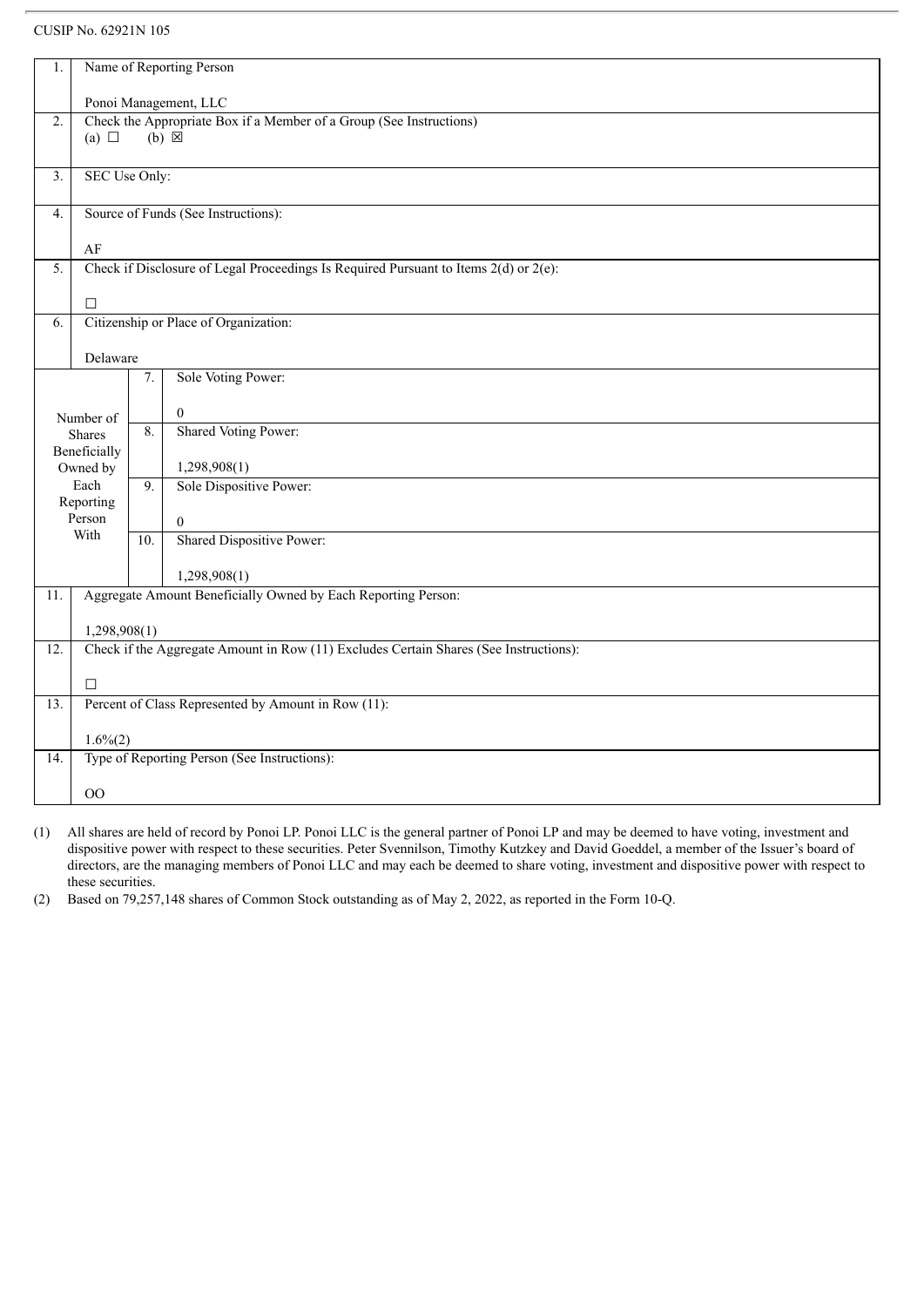| 1.                | Name of Reporting Person                                                                    |     |                                                                                           |  |  |  |
|-------------------|---------------------------------------------------------------------------------------------|-----|-------------------------------------------------------------------------------------------|--|--|--|
|                   |                                                                                             |     |                                                                                           |  |  |  |
| $\overline{2}$ .  | Ponoi Capital II, LP<br>Check the Appropriate Box if a Member of a Group (See Instructions) |     |                                                                                           |  |  |  |
|                   | (a) $\Box$                                                                                  |     | $(b) \times$                                                                              |  |  |  |
|                   |                                                                                             |     |                                                                                           |  |  |  |
| $\overline{3}$ .  | SEC Use Only:                                                                               |     |                                                                                           |  |  |  |
|                   |                                                                                             |     |                                                                                           |  |  |  |
| $\overline{4}$ .  | Source of Funds (See Instructions):                                                         |     |                                                                                           |  |  |  |
|                   |                                                                                             |     |                                                                                           |  |  |  |
|                   | <b>WC</b>                                                                                   |     |                                                                                           |  |  |  |
| 5.                |                                                                                             |     | Check if Disclosure of Legal Proceedings Is Required Pursuant to Items $2(d)$ or $2(e)$ : |  |  |  |
|                   | $\Box$                                                                                      |     |                                                                                           |  |  |  |
| 6.                |                                                                                             |     | Citizenship or Place of Organization:                                                     |  |  |  |
|                   |                                                                                             |     |                                                                                           |  |  |  |
|                   | Delaware                                                                                    |     |                                                                                           |  |  |  |
|                   |                                                                                             | 7.  | Sole Voting Power:                                                                        |  |  |  |
|                   |                                                                                             |     |                                                                                           |  |  |  |
|                   | Number of                                                                                   | 8.  | 1,298,908(1)                                                                              |  |  |  |
|                   | <b>Shares</b>                                                                               |     | Shared Voting Power:                                                                      |  |  |  |
|                   | Beneficially                                                                                |     |                                                                                           |  |  |  |
|                   | Owned by                                                                                    |     | $\overline{0}$                                                                            |  |  |  |
|                   | Each<br>Reporting                                                                           | 9.  | Sole Dispositive Power:                                                                   |  |  |  |
|                   | Person                                                                                      |     | 1,298,908(1)                                                                              |  |  |  |
|                   | With                                                                                        | 10. | Shared Dispositive Power:                                                                 |  |  |  |
|                   |                                                                                             |     |                                                                                           |  |  |  |
|                   |                                                                                             |     | $\theta$                                                                                  |  |  |  |
| 11.               |                                                                                             |     | Aggregate Amount Beneficially Owned by Each Reporting Person:                             |  |  |  |
|                   |                                                                                             |     |                                                                                           |  |  |  |
|                   | 1,298,908(1)                                                                                |     |                                                                                           |  |  |  |
| 12.               |                                                                                             |     | Check if the Aggregate Amount in Row (11) Excludes Certain Shares (See Instructions):     |  |  |  |
|                   |                                                                                             |     |                                                                                           |  |  |  |
|                   | $\Box$                                                                                      |     |                                                                                           |  |  |  |
| $\overline{13}$ . |                                                                                             |     | Percent of Class Represented by Amount in Row (11):                                       |  |  |  |
|                   | $1.6\%(2)$                                                                                  |     |                                                                                           |  |  |  |
| 14.               |                                                                                             |     | Type of Reporting Person (See Instructions):                                              |  |  |  |
|                   |                                                                                             |     |                                                                                           |  |  |  |
|                   | PN                                                                                          |     |                                                                                           |  |  |  |

(1) All shares are held of record by Ponoi II LP (as defined in Item 2(a) below). Ponoi II LLC (as defined in Item 2(a) below) is the general partner of Ponoi II LP and may be deemed to have voting, investment and dispositive power with respect to these securities. Peter Svennilson, Timothy Kutzkey and David Goeddel, a member of the Issuer's board of directors, are the managing members of Ponoi II LLC and may each be deemed to share voting, investment and dispositive power with respect to these securities.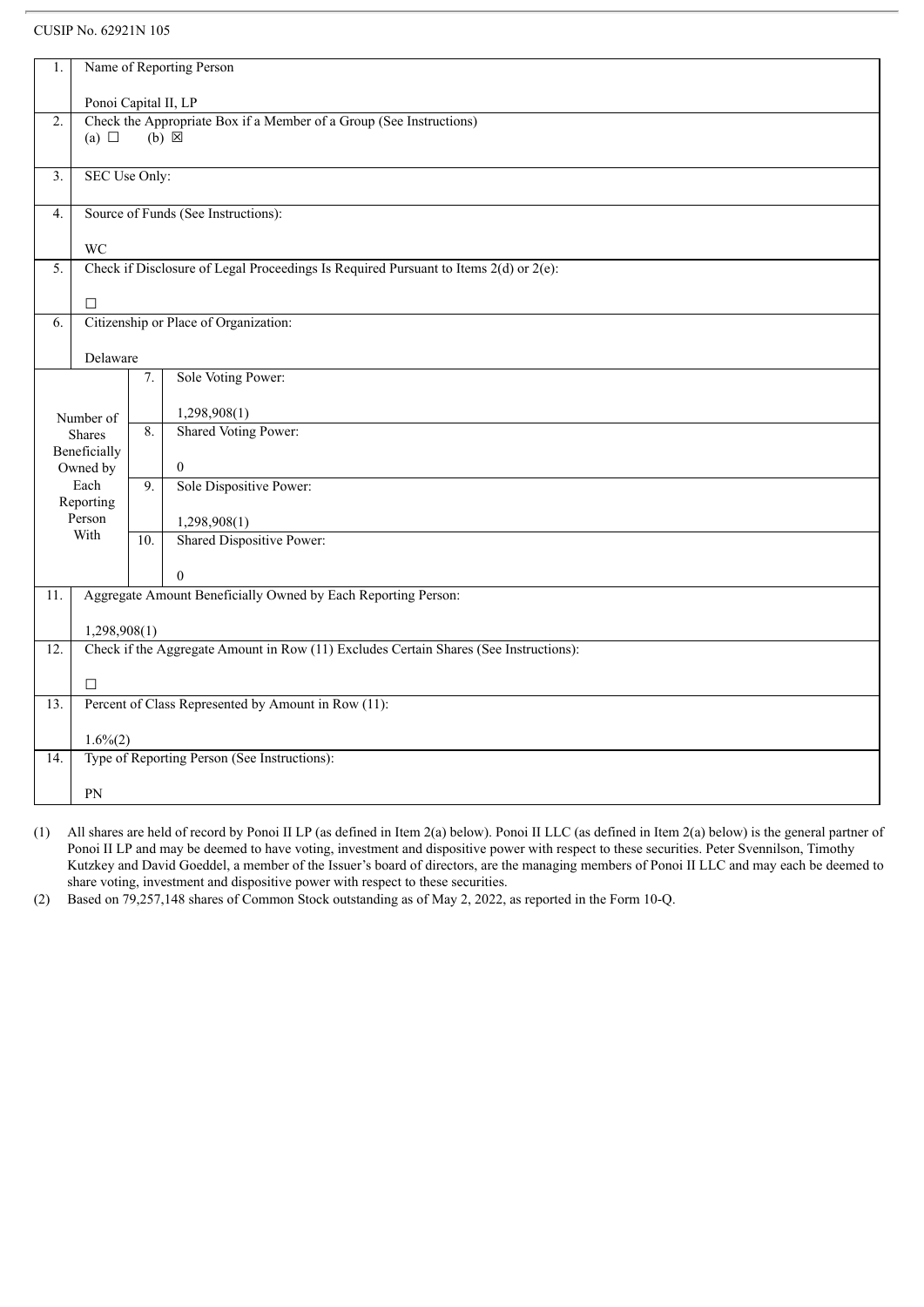| 1.  | Name of Reporting Person      |                                     |                                                                                           |  |  |  |
|-----|-------------------------------|-------------------------------------|-------------------------------------------------------------------------------------------|--|--|--|
|     | Ponoi II Management, LLC      |                                     |                                                                                           |  |  |  |
| 2.  |                               |                                     | Check the Appropriate Box if a Member of a Group (See Instructions)                       |  |  |  |
|     | $(b) \boxtimes$<br>(a) $\Box$ |                                     |                                                                                           |  |  |  |
| 3.  | SEC Use Only:                 |                                     |                                                                                           |  |  |  |
| 4.  |                               | Source of Funds (See Instructions): |                                                                                           |  |  |  |
|     | AF                            |                                     |                                                                                           |  |  |  |
| 5.  |                               |                                     | Check if Disclosure of Legal Proceedings Is Required Pursuant to Items $2(d)$ or $2(e)$ : |  |  |  |
|     |                               |                                     |                                                                                           |  |  |  |
|     | $\Box$                        |                                     |                                                                                           |  |  |  |
| 6.  |                               |                                     | Citizenship or Place of Organization:                                                     |  |  |  |
|     | Delaware                      |                                     |                                                                                           |  |  |  |
|     |                               | 7.                                  | Sole Voting Power:                                                                        |  |  |  |
|     | Number of                     |                                     | $\mathbf{0}$                                                                              |  |  |  |
|     | <b>Shares</b><br>Beneficially | 8.                                  | <b>Shared Voting Power:</b>                                                               |  |  |  |
|     | Owned by                      |                                     | 1,298,908(1)                                                                              |  |  |  |
|     | Each<br>Reporting             | 9.                                  | Sole Dispositive Power:                                                                   |  |  |  |
|     | Person                        |                                     | $\boldsymbol{0}$                                                                          |  |  |  |
|     | With                          | 10.                                 | Shared Dispositive Power:                                                                 |  |  |  |
|     |                               |                                     | 1,298,908(1)                                                                              |  |  |  |
| 11. |                               |                                     | Aggregate Amount Beneficially Owned by Each Reporting Person:                             |  |  |  |
|     |                               |                                     |                                                                                           |  |  |  |
|     | 1,298,908(1)                  |                                     |                                                                                           |  |  |  |
| 12. |                               |                                     | Check if the Aggregate Amount in Row (11) Excludes Certain Shares (See Instructions):     |  |  |  |
|     | $\Box$                        |                                     |                                                                                           |  |  |  |
| 13. |                               |                                     | Percent of Class Represented by Amount in Row (11):                                       |  |  |  |
|     | $1.6\%(2)$                    |                                     |                                                                                           |  |  |  |
| 14. |                               |                                     | Type of Reporting Person (See Instructions):                                              |  |  |  |
|     | O <sub>O</sub>                |                                     |                                                                                           |  |  |  |
|     |                               |                                     |                                                                                           |  |  |  |

(1) All shares are held of record by Ponoi II LP. Ponoi II LLC is the general partner of Ponoi II LP and may be deemed to have voting, investment and dispositive power with respect to these securities. Peter Svennilson, Timothy Kutzkey and David Goeddel, a member of the Issuer's board of directors, are the managing members of Ponoi II LLC and may each be deemed to share voting, investment and dispositive power with respect to these securities.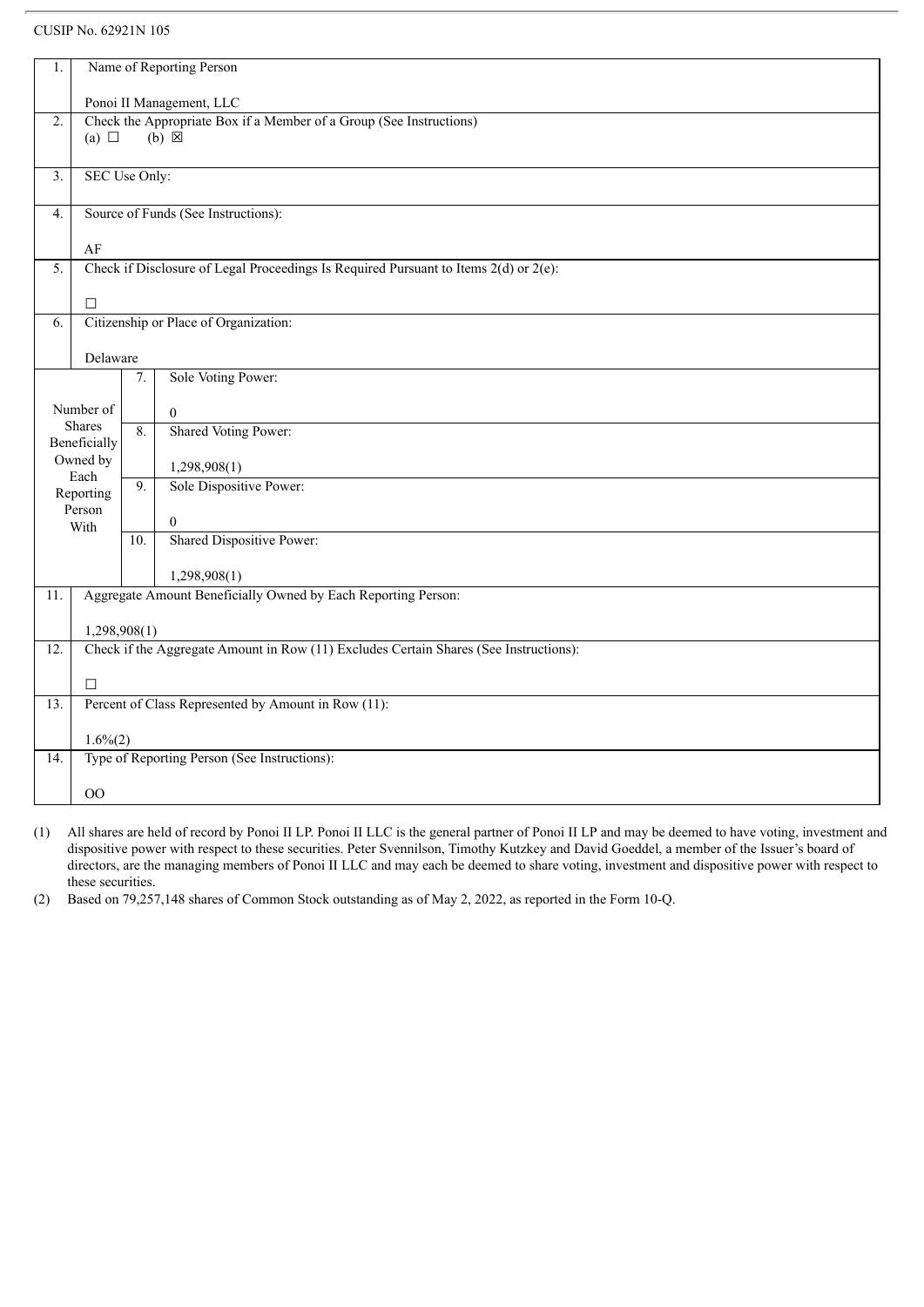| 1.                |                            |                                                                     | Name of Reporting Person                                                                  |  |  |  |  |
|-------------------|----------------------------|---------------------------------------------------------------------|-------------------------------------------------------------------------------------------|--|--|--|--|
|                   |                            | The Column Group III, LP                                            |                                                                                           |  |  |  |  |
| $\overline{2}$ .  |                            | Check the Appropriate Box if a Member of a Group (See Instructions) |                                                                                           |  |  |  |  |
|                   | (a) $\Box$                 |                                                                     | $(b) \boxtimes$                                                                           |  |  |  |  |
|                   |                            |                                                                     |                                                                                           |  |  |  |  |
| $\overline{3}$ .  | SEC Use Only:              |                                                                     |                                                                                           |  |  |  |  |
| $\overline{4}$ .  |                            |                                                                     | Source of Funds (See Instructions):                                                       |  |  |  |  |
|                   | <b>WC</b>                  |                                                                     |                                                                                           |  |  |  |  |
| 5.                |                            |                                                                     | Check if Disclosure of Legal Proceedings Is Required Pursuant to Items $2(d)$ or $2(e)$ : |  |  |  |  |
|                   |                            |                                                                     |                                                                                           |  |  |  |  |
|                   | $\Box$                     |                                                                     |                                                                                           |  |  |  |  |
| 6.                |                            |                                                                     | Citizenship or Place of Organization:                                                     |  |  |  |  |
|                   |                            |                                                                     |                                                                                           |  |  |  |  |
|                   | Delaware                   |                                                                     |                                                                                           |  |  |  |  |
|                   |                            | 7.                                                                  | Sole Voting Power:                                                                        |  |  |  |  |
|                   |                            |                                                                     | 858,035 (1)                                                                               |  |  |  |  |
|                   | Number of<br><b>Shares</b> | 8.                                                                  | Shared Voting Power:                                                                      |  |  |  |  |
|                   | Beneficially               |                                                                     |                                                                                           |  |  |  |  |
|                   | Owned by                   |                                                                     | $\overline{0}$                                                                            |  |  |  |  |
|                   | Each                       | 9.                                                                  | Sole Dispositive Power:                                                                   |  |  |  |  |
|                   | Reporting                  |                                                                     |                                                                                           |  |  |  |  |
|                   | Person<br>With             |                                                                     | 858,035 (1)                                                                               |  |  |  |  |
|                   |                            | 10.                                                                 | Shared Dispositive Power:                                                                 |  |  |  |  |
|                   |                            |                                                                     | $\theta$                                                                                  |  |  |  |  |
| 11.               |                            |                                                                     | Aggregate Amount Beneficially Owned by Each Reporting Person:                             |  |  |  |  |
|                   |                            |                                                                     |                                                                                           |  |  |  |  |
|                   | 858,035 (1)                |                                                                     |                                                                                           |  |  |  |  |
| $\overline{12}$ . |                            |                                                                     | Check if the Aggregate Amount in Row (11) Excludes Certain Shares (See Instructions):     |  |  |  |  |
|                   | $\Box$                     |                                                                     |                                                                                           |  |  |  |  |
| 13.               |                            |                                                                     | Percent of Class Represented by Amount in Row (11):                                       |  |  |  |  |
|                   |                            |                                                                     |                                                                                           |  |  |  |  |
|                   | $1.1\%(2)$                 |                                                                     |                                                                                           |  |  |  |  |
| 14.               |                            |                                                                     | Type of Reporting Person (See Instructions):                                              |  |  |  |  |
|                   | PN                         |                                                                     |                                                                                           |  |  |  |  |
|                   |                            |                                                                     |                                                                                           |  |  |  |  |

(1) All shares are held of record by TCG III LP (as defined in Item 2(a) below). TCG III GP (as defined in Item 2(a) below) is the general partner of TCG III LP and may be deemed to have voting, investment and dispositive power with respect to these securities. Peter Svennilson, Timothy Kutzkey and David Goeddel, a member of the Issuer's board of directors, are the managing partners of TCG III GP and may each be deemed to share voting, investment and dispositive power with respect to these securities.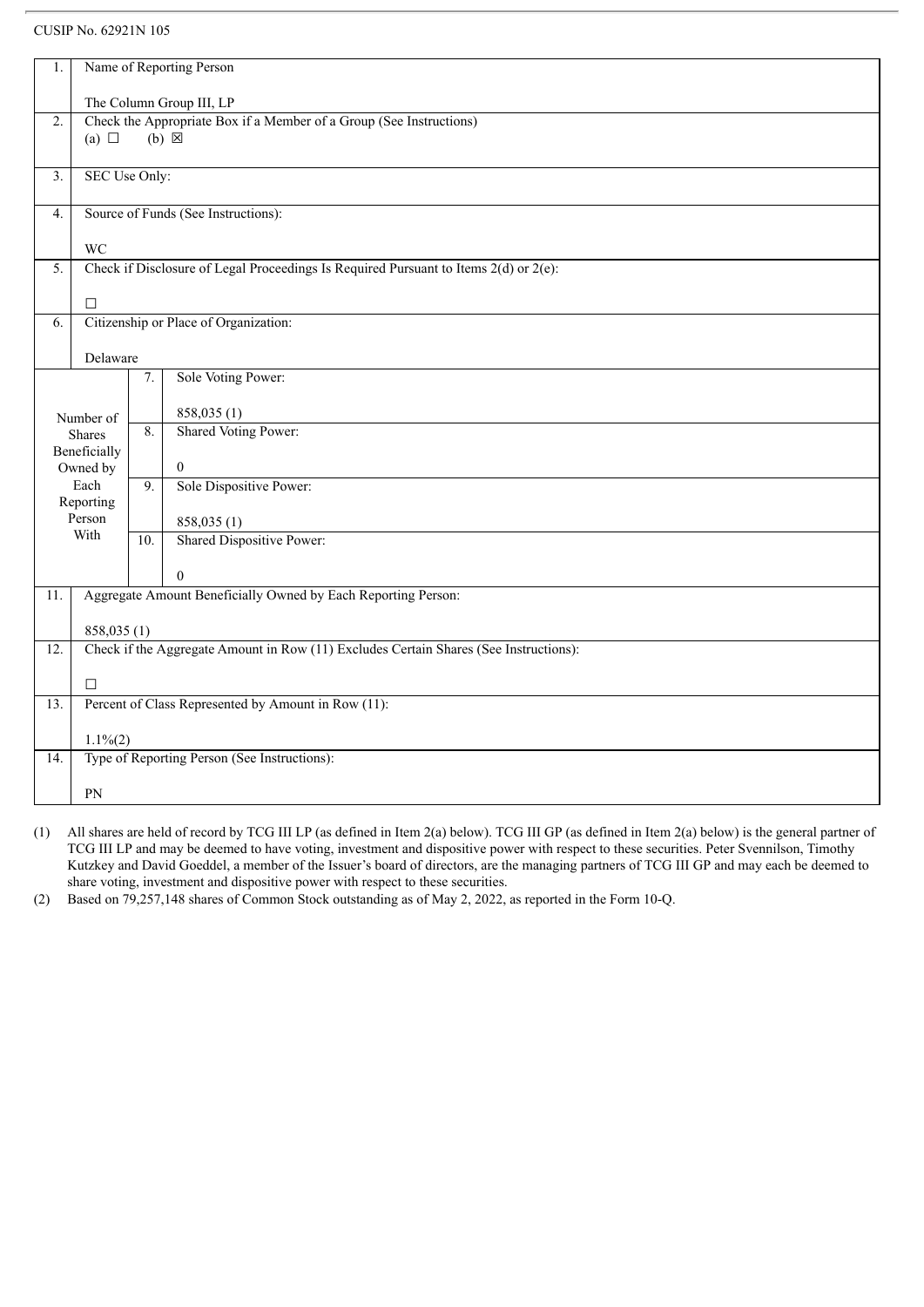| 1.                |                            |                                                                     | Name of Reporting Person                                                                  |  |  |  |
|-------------------|----------------------------|---------------------------------------------------------------------|-------------------------------------------------------------------------------------------|--|--|--|
|                   | The Column Group III-A, LP |                                                                     |                                                                                           |  |  |  |
| $\overline{2}$ .  |                            | Check the Appropriate Box if a Member of a Group (See Instructions) |                                                                                           |  |  |  |
|                   | (a) $\Box$                 |                                                                     | $(b) \boxtimes$                                                                           |  |  |  |
|                   |                            |                                                                     |                                                                                           |  |  |  |
| $\overline{3}$ .  | SEC Use Only:              |                                                                     |                                                                                           |  |  |  |
| 4.                |                            |                                                                     | Source of Funds (See Instructions):                                                       |  |  |  |
|                   | <b>WC</b>                  |                                                                     |                                                                                           |  |  |  |
| 5.                |                            |                                                                     | Check if Disclosure of Legal Proceedings Is Required Pursuant to Items $2(d)$ or $2(e)$ : |  |  |  |
|                   | $\Box$                     |                                                                     |                                                                                           |  |  |  |
| 6.                |                            |                                                                     | Citizenship or Place of Organization:                                                     |  |  |  |
|                   |                            |                                                                     |                                                                                           |  |  |  |
|                   | Delaware                   |                                                                     |                                                                                           |  |  |  |
|                   |                            | 7.                                                                  | Sole Voting Power:                                                                        |  |  |  |
|                   | Number of                  |                                                                     | 968,990 (1)                                                                               |  |  |  |
|                   | <b>Shares</b>              | 8.                                                                  | Shared Voting Power:                                                                      |  |  |  |
|                   | Beneficially<br>Owned by   |                                                                     | $\overline{0}$                                                                            |  |  |  |
|                   | Each                       | 9.                                                                  | Sole Dispositive Power:                                                                   |  |  |  |
|                   | Reporting                  |                                                                     |                                                                                           |  |  |  |
|                   | Person                     |                                                                     | 968,990 (1)                                                                               |  |  |  |
|                   | With                       | 10.                                                                 | <b>Shared Dispositive Power:</b>                                                          |  |  |  |
|                   |                            |                                                                     | $\theta$                                                                                  |  |  |  |
| 11.               |                            |                                                                     | Aggregate Amount Beneficially Owned by Each Reporting Person:                             |  |  |  |
|                   |                            |                                                                     |                                                                                           |  |  |  |
| $\overline{12}$ . | 968,990(1)                 |                                                                     | Check if the Aggregate Amount in Row (11) Excludes Certain Shares (See Instructions):     |  |  |  |
|                   |                            |                                                                     |                                                                                           |  |  |  |
|                   | $\Box$                     |                                                                     |                                                                                           |  |  |  |
| 13.               |                            |                                                                     | Percent of Class Represented by Amount in Row (11):                                       |  |  |  |
|                   | $1.2\%(2)$                 |                                                                     |                                                                                           |  |  |  |
| 14.               |                            |                                                                     | Type of Reporting Person (See Instructions):                                              |  |  |  |
|                   | PN                         |                                                                     |                                                                                           |  |  |  |
|                   |                            |                                                                     |                                                                                           |  |  |  |

(1) All shares are held of record by TCG III-A LP (as defined in Item 2(a) below). TCG III-A GP (as defined in Item 2(a) below) is the general partner of TCG III-A LP and may be deemed to have voting, investment and dispositive power with respect to these securities. Peter Svennilson, Timothy Kutzkey and David Goeddel, a member of the Issuer's board of directors, are the managing partners of TCG III-A GP and may each be deemed to share voting, investment and dispositive power with respect to these securities.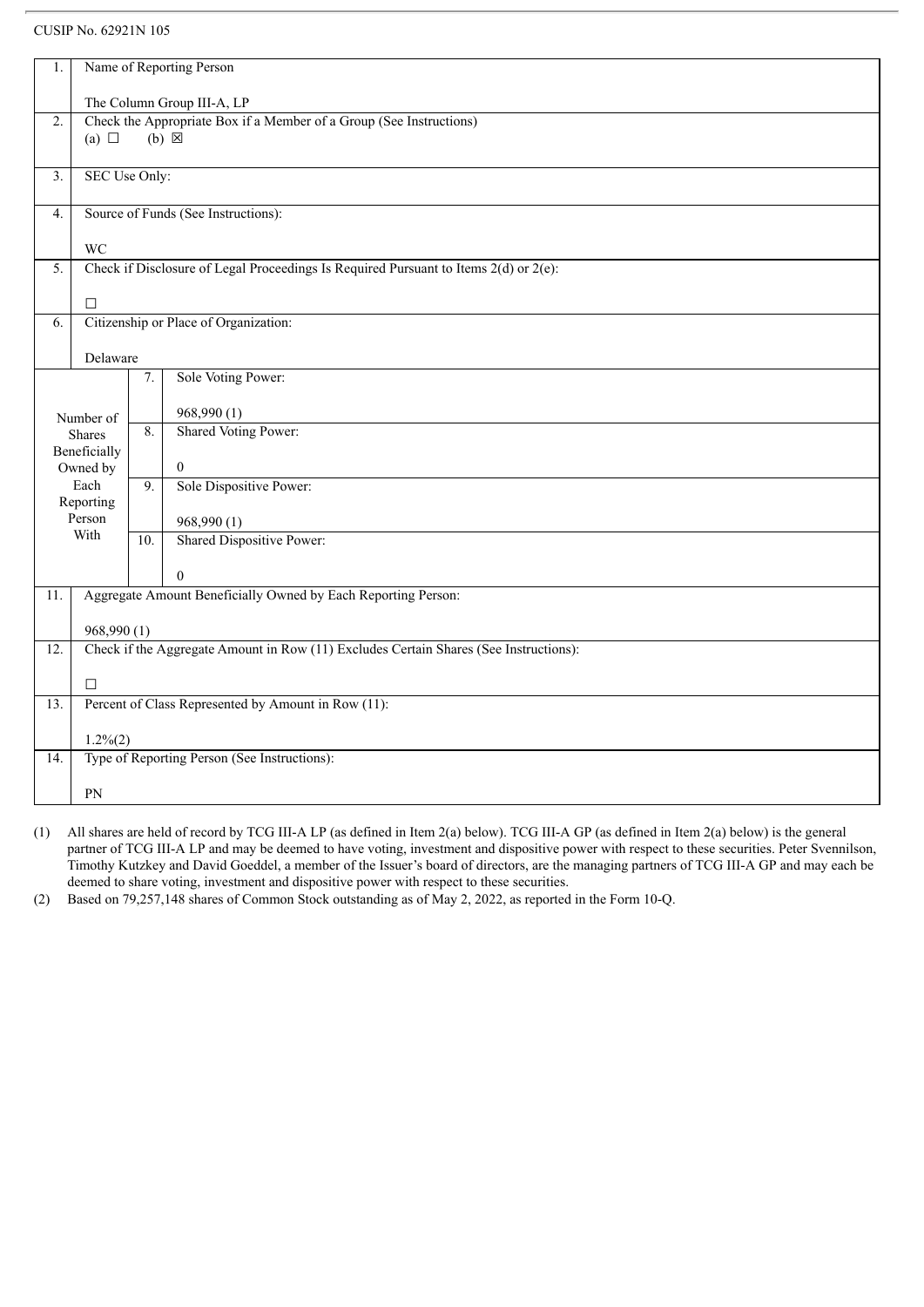| 1.               | Name of Reporting Person            |     |                                                                                           |  |  |  |
|------------------|-------------------------------------|-----|-------------------------------------------------------------------------------------------|--|--|--|
|                  |                                     |     |                                                                                           |  |  |  |
|                  | The Column Group III GP, LP         |     |                                                                                           |  |  |  |
| 2.               |                                     |     | Check the Appropriate Box if a Member of a Group (See Instructions)<br>$(b) \boxtimes$    |  |  |  |
|                  | (a) $\Box$                          |     |                                                                                           |  |  |  |
|                  |                                     |     |                                                                                           |  |  |  |
| $\overline{3}$ . | SEC Use Only:                       |     |                                                                                           |  |  |  |
| 4.               | Source of Funds (See Instructions): |     |                                                                                           |  |  |  |
|                  |                                     |     |                                                                                           |  |  |  |
|                  | AF                                  |     |                                                                                           |  |  |  |
| 5.               |                                     |     | Check if Disclosure of Legal Proceedings Is Required Pursuant to Items $2(d)$ or $2(e)$ : |  |  |  |
|                  |                                     |     |                                                                                           |  |  |  |
|                  | $\Box$                              |     |                                                                                           |  |  |  |
| 6.               |                                     |     | Citizenship or Place of Organization:                                                     |  |  |  |
|                  |                                     |     |                                                                                           |  |  |  |
|                  | Delaware                            |     |                                                                                           |  |  |  |
|                  |                                     | 7.  | Sole Voting Power:                                                                        |  |  |  |
|                  |                                     |     | $\overline{0}$                                                                            |  |  |  |
|                  | Number of                           | 8.  | Shared Voting Power:                                                                      |  |  |  |
|                  | <b>Shares</b><br>Beneficially       |     |                                                                                           |  |  |  |
|                  | Owned by                            |     | 1,827,025(1)                                                                              |  |  |  |
|                  | Each                                | 9.  | Sole Dispositive Power:                                                                   |  |  |  |
|                  | Reporting                           |     |                                                                                           |  |  |  |
|                  | Person                              |     | $\mathbf{0}$                                                                              |  |  |  |
|                  | With                                | 10. | Shared Dispositive Power:                                                                 |  |  |  |
|                  |                                     |     |                                                                                           |  |  |  |
|                  |                                     |     | 1,827,025(1)                                                                              |  |  |  |
| 11.              |                                     |     | Aggregate Amount Beneficially Owned by Each Reporting Person:                             |  |  |  |
|                  |                                     |     |                                                                                           |  |  |  |
|                  | 1,827,025(1)                        |     |                                                                                           |  |  |  |
| 12.              |                                     |     | Check if the Aggregate Amount in Row (11) Excludes Certain Shares (See Instructions):     |  |  |  |
|                  |                                     |     |                                                                                           |  |  |  |
|                  | $\Box$                              |     |                                                                                           |  |  |  |
| 13.              |                                     |     | Percent of Class Represented by Amount in Row (11):                                       |  |  |  |
|                  | $2.3\%(2)$                          |     |                                                                                           |  |  |  |
| 14.              |                                     |     | Type of Reporting Person (See Instructions):                                              |  |  |  |
|                  |                                     |     |                                                                                           |  |  |  |
|                  | PN                                  |     |                                                                                           |  |  |  |

(1) Consists of (i) 858,035 shares held of record by TCG III LP and (ii) 968,990 shares held of record by TCG III-A LP. TCG III GP is the general partner of each of TCG III LP and TCG III-A LP and may be deemed to have voting, investment and dispositive power with respect to these securities. Peter Svennilson, Timothy Kutzkey and David Goeddel, a member of the Issuer's board of directors, are the managing partners of TCG III GP and may each be deemed to share voting, investment and dispositive power with respect to these securities.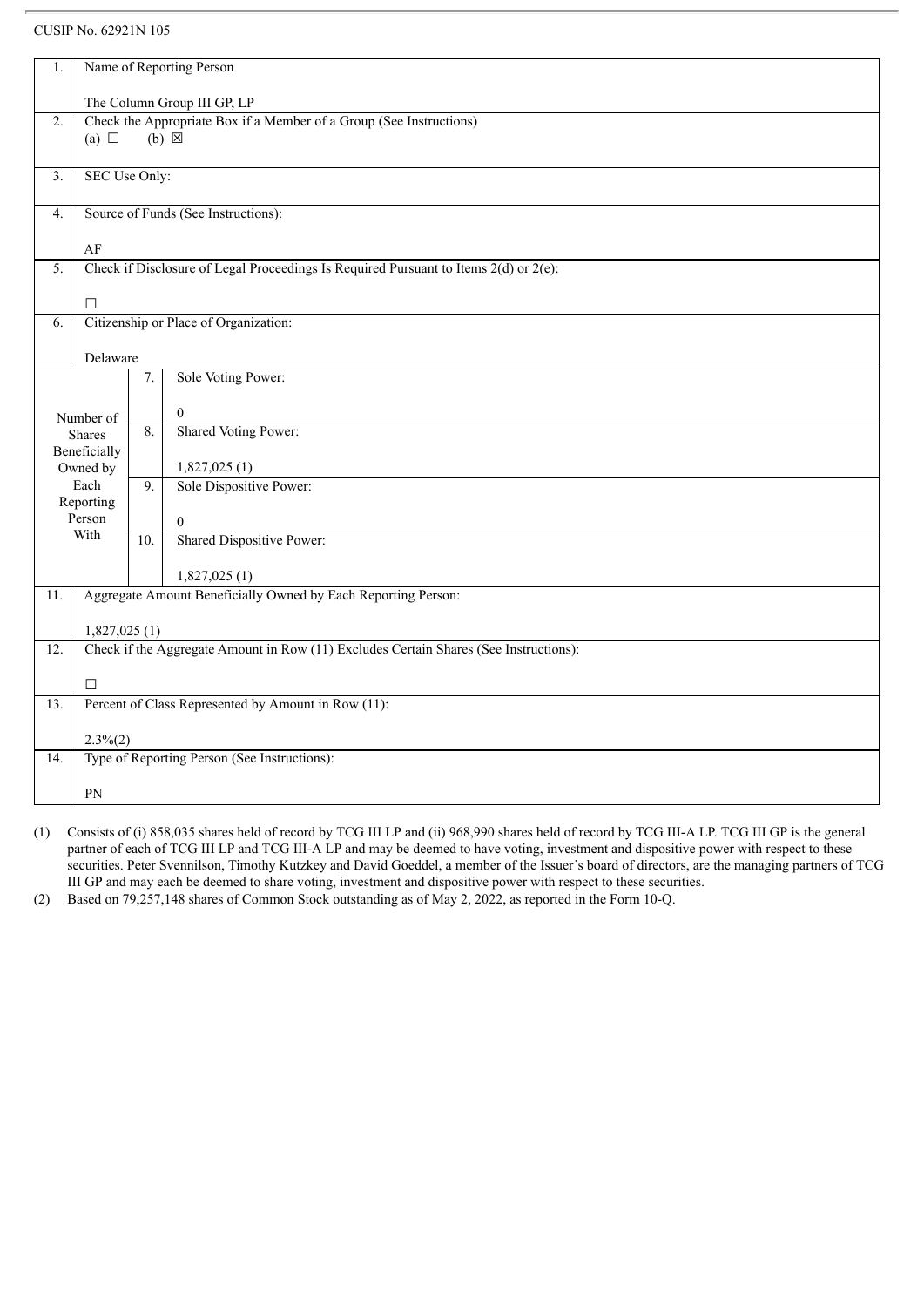| 1.               | Name of Reporting Person                                                                                                 |     |                                                                                           |  |
|------------------|--------------------------------------------------------------------------------------------------------------------------|-----|-------------------------------------------------------------------------------------------|--|
|                  |                                                                                                                          |     |                                                                                           |  |
|                  | The Column Group IV, LP                                                                                                  |     |                                                                                           |  |
|                  | Check the Appropriate Box if a Member of a Group (See Instructions)<br>$\overline{2}$ .<br>$(b) \boxtimes$<br>(a) $\Box$ |     |                                                                                           |  |
|                  |                                                                                                                          |     |                                                                                           |  |
| 3.               | SEC Use Only:                                                                                                            |     |                                                                                           |  |
|                  |                                                                                                                          |     |                                                                                           |  |
| $\overline{4}$ . | Source of Funds (See Instructions):                                                                                      |     |                                                                                           |  |
|                  | <b>WC</b>                                                                                                                |     |                                                                                           |  |
| 5.               |                                                                                                                          |     | Check if Disclosure of Legal Proceedings Is Required Pursuant to Items $2(d)$ or $2(e)$ : |  |
|                  |                                                                                                                          |     |                                                                                           |  |
|                  | $\Box$                                                                                                                   |     |                                                                                           |  |
| 6.               |                                                                                                                          |     | Citizenship or Place of Organization:                                                     |  |
|                  |                                                                                                                          |     |                                                                                           |  |
|                  | Delaware                                                                                                                 |     |                                                                                           |  |
|                  |                                                                                                                          | 7.  | Sole Voting Power:                                                                        |  |
|                  |                                                                                                                          |     |                                                                                           |  |
|                  | Number of                                                                                                                | 8.  | 2,650,177(1)                                                                              |  |
|                  | Shares                                                                                                                   |     | Shared Voting Power:                                                                      |  |
|                  | Beneficially                                                                                                             |     |                                                                                           |  |
|                  | Owned by<br>Each                                                                                                         | 9.  | $\mathbf{0}$<br>Sole Dispositive Power:                                                   |  |
|                  | Reporting                                                                                                                |     |                                                                                           |  |
|                  | Person                                                                                                                   |     | 2,650,177(1)                                                                              |  |
|                  | With                                                                                                                     | 10. | Shared Dispositive Power:                                                                 |  |
|                  |                                                                                                                          |     |                                                                                           |  |
|                  |                                                                                                                          |     | $\Omega$                                                                                  |  |
| 11.              |                                                                                                                          |     | Aggregate Amount Beneficially Owned by Each Reporting Person:                             |  |
|                  |                                                                                                                          |     |                                                                                           |  |
|                  | 2,650,177(1)                                                                                                             |     |                                                                                           |  |
| 12.              |                                                                                                                          |     | Check if the Aggregate Amount in Row (11) Excludes Certain Shares (See Instructions):     |  |
|                  |                                                                                                                          |     |                                                                                           |  |
|                  | $\Box$                                                                                                                   |     |                                                                                           |  |
| 13.              |                                                                                                                          |     | Percent of Class Represented by Amount in Row (11):                                       |  |
|                  |                                                                                                                          |     |                                                                                           |  |
|                  | $3.3\%(2)$                                                                                                               |     |                                                                                           |  |
| 14.              |                                                                                                                          |     | Type of Reporting Person (See Instructions):                                              |  |
|                  |                                                                                                                          |     |                                                                                           |  |
|                  | PN                                                                                                                       |     |                                                                                           |  |

(1) All shares are held of record by TCG IV LP (as defined in Item 2(a) below). TCG IV GP LP (as defined in Item 2(a) below) is the general partner of TCG IV LP and may be deemed to have voting, investment and dispositive power with respect to these securities. TCG IV GP LLC (as defined in Item 2(a) below) is the general partner of TCG IV GP LP and may be deemed to have voting, investment and dispositive power with respect to these securities. Peter Svennilson, Timothy Kutzkey and David Goeddel, a member of the Issuer's board of directors, are the managing members of TCG IV GP LLC and may each be deemed to share voting, investment and dispositive power with respect to these securities.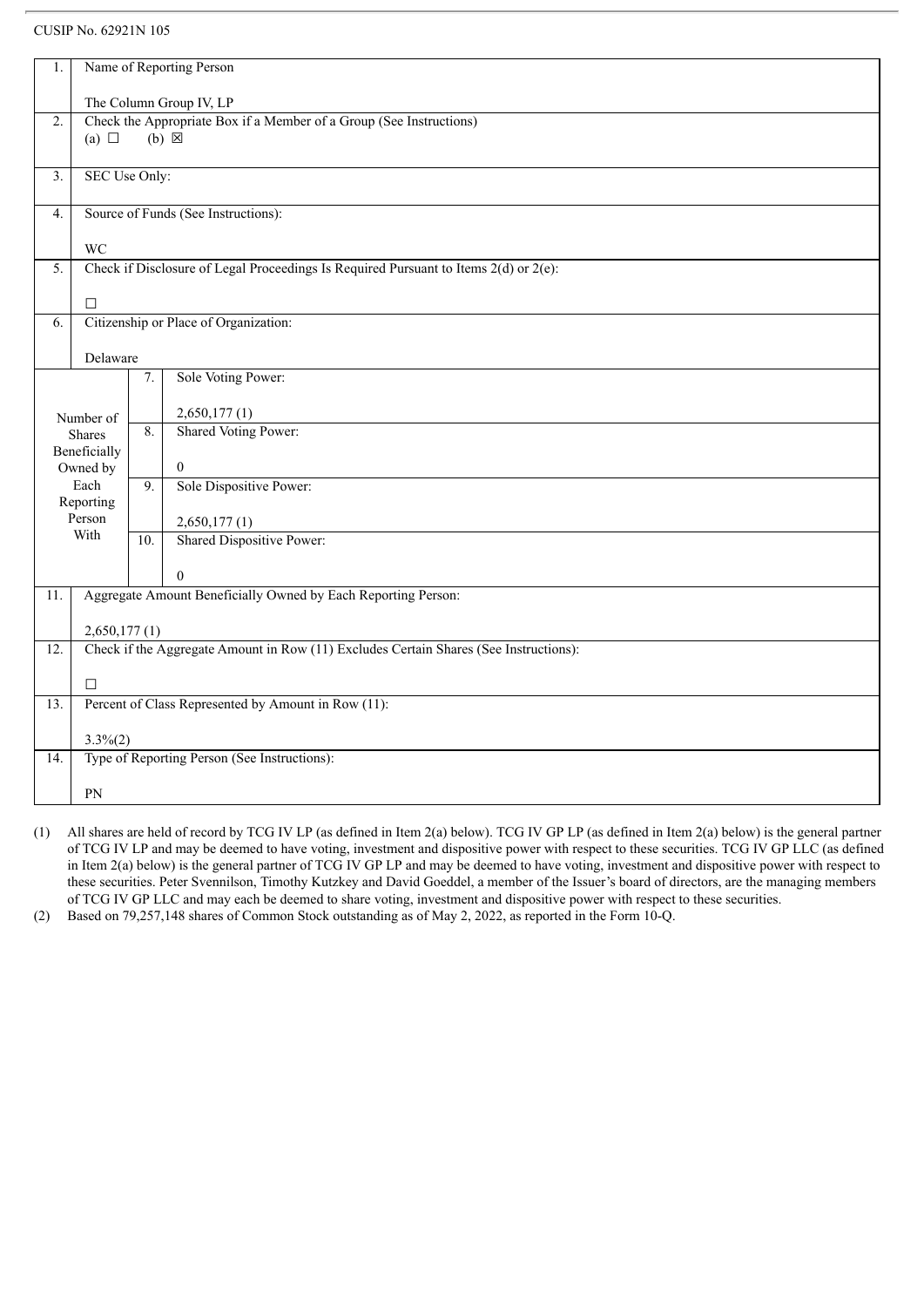| 1.                                                                                                         | Name of Reporting Person                                                              |     |                                                                                           |  |
|------------------------------------------------------------------------------------------------------------|---------------------------------------------------------------------------------------|-----|-------------------------------------------------------------------------------------------|--|
|                                                                                                            |                                                                                       |     |                                                                                           |  |
| The Column Group IV-A, LP                                                                                  |                                                                                       |     |                                                                                           |  |
| Check the Appropriate Box if a Member of a Group (See Instructions)<br>2.<br>$(b) \boxtimes$<br>(a) $\Box$ |                                                                                       |     |                                                                                           |  |
|                                                                                                            |                                                                                       |     |                                                                                           |  |
| $\overline{3}$ .                                                                                           | SEC Use Only:                                                                         |     |                                                                                           |  |
|                                                                                                            |                                                                                       |     |                                                                                           |  |
| Source of Funds (See Instructions):<br>$\overline{4}$ .                                                    |                                                                                       |     |                                                                                           |  |
| <b>WC</b>                                                                                                  |                                                                                       |     |                                                                                           |  |
| 5.                                                                                                         |                                                                                       |     | Check if Disclosure of Legal Proceedings Is Required Pursuant to Items $2(d)$ or $2(e)$ : |  |
|                                                                                                            |                                                                                       |     |                                                                                           |  |
|                                                                                                            | $\Box$                                                                                |     |                                                                                           |  |
| 6.                                                                                                         |                                                                                       |     | Citizenship or Place of Organization:                                                     |  |
|                                                                                                            |                                                                                       |     |                                                                                           |  |
|                                                                                                            | Delaware                                                                              | 7.  | Sole Voting Power:                                                                        |  |
|                                                                                                            |                                                                                       |     |                                                                                           |  |
|                                                                                                            | Number of                                                                             |     | 90,442(1)                                                                                 |  |
|                                                                                                            | <b>Shares</b>                                                                         | 8.  | Shared Voting Power:                                                                      |  |
|                                                                                                            | Beneficially                                                                          |     |                                                                                           |  |
|                                                                                                            | Owned by                                                                              |     | $\overline{0}$                                                                            |  |
|                                                                                                            | Each                                                                                  | 9.  | Sole Dispositive Power:                                                                   |  |
|                                                                                                            | Reporting<br>Person                                                                   |     |                                                                                           |  |
|                                                                                                            | With                                                                                  |     | 90,442(1)                                                                                 |  |
|                                                                                                            |                                                                                       | 10. | Shared Dispositive Power:                                                                 |  |
|                                                                                                            |                                                                                       |     | $\theta$                                                                                  |  |
| 11.                                                                                                        | Aggregate Amount Beneficially Owned by Each Reporting Person:                         |     |                                                                                           |  |
|                                                                                                            |                                                                                       |     |                                                                                           |  |
|                                                                                                            | 90,442(1)                                                                             |     |                                                                                           |  |
| 12.                                                                                                        | Check if the Aggregate Amount in Row (11) Excludes Certain Shares (See Instructions): |     |                                                                                           |  |
|                                                                                                            | $\Box$                                                                                |     |                                                                                           |  |
| $\overline{13}$ .                                                                                          | Percent of Class Represented by Amount in Row (11):                                   |     |                                                                                           |  |
|                                                                                                            |                                                                                       |     |                                                                                           |  |
|                                                                                                            | $0.1\%(2)$                                                                            |     |                                                                                           |  |
| 14.                                                                                                        |                                                                                       |     | Type of Reporting Person (See Instructions):                                              |  |
|                                                                                                            | PN                                                                                    |     |                                                                                           |  |
|                                                                                                            |                                                                                       |     |                                                                                           |  |

(1) All shares are held of record by TCG IV-A LP (as defined in Item 2(a) below). TCG IV GP LP is the general partner of TCG IV-A LP and may be deemed to have voting, investment and dispositive power with respect to these securities. TCG IV GP LLC is the general partner of TCG IV GP LP and may be deemed to have voting, investment and dispositive power with respect to these securities. Peter Svennilson, Timothy Kutzkey and David Goeddel, a member of the Issuer's board of directors, are the managing members of TCG IV GP LLC and may each be deemed to share voting, investment and dispositive power with respect to these securities.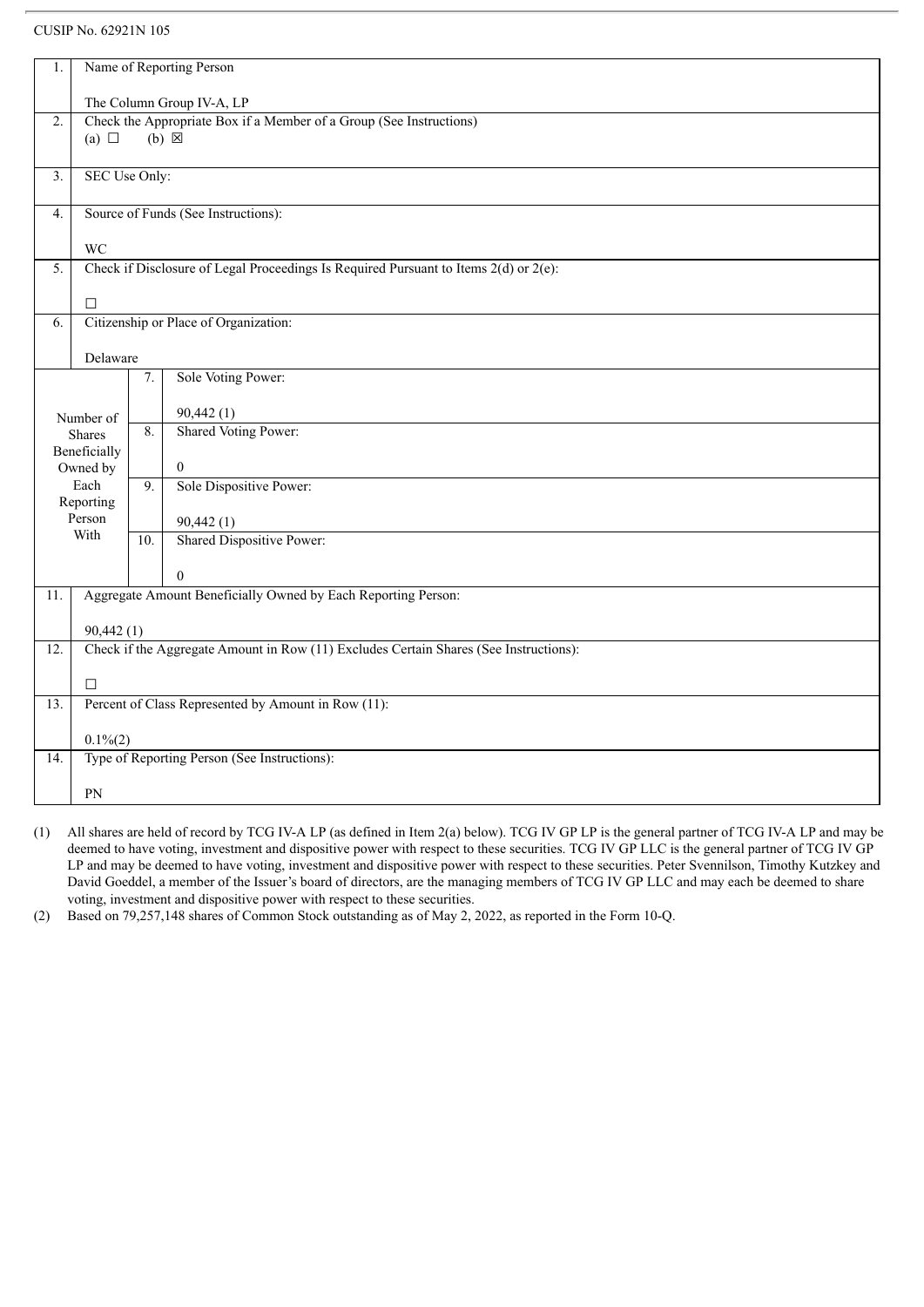| 1.                                        | Name of Reporting Person                                            |     |                                                                                           |  |
|-------------------------------------------|---------------------------------------------------------------------|-----|-------------------------------------------------------------------------------------------|--|
|                                           | The Column Group IV GP, LP                                          |     |                                                                                           |  |
| 2.                                        | Check the Appropriate Box if a Member of a Group (See Instructions) |     |                                                                                           |  |
|                                           | (a) $\Box$                                                          |     | $(b) \boxtimes$                                                                           |  |
|                                           |                                                                     |     |                                                                                           |  |
| $\overline{3}$ .                          | SEC Use Only:                                                       |     |                                                                                           |  |
| Source of Funds (See Instructions):<br>4. |                                                                     |     |                                                                                           |  |
|                                           |                                                                     |     |                                                                                           |  |
| AF                                        |                                                                     |     |                                                                                           |  |
| 5.                                        |                                                                     |     | Check if Disclosure of Legal Proceedings Is Required Pursuant to Items $2(d)$ or $2(e)$ : |  |
|                                           | $\Box$                                                              |     |                                                                                           |  |
| 6.                                        |                                                                     |     | Citizenship or Place of Organization:                                                     |  |
|                                           |                                                                     |     |                                                                                           |  |
|                                           | Delaware                                                            |     |                                                                                           |  |
|                                           |                                                                     | 7.  | Sole Voting Power:                                                                        |  |
|                                           |                                                                     |     |                                                                                           |  |
|                                           | Number of                                                           |     | $\overline{0}$                                                                            |  |
|                                           | <b>Shares</b>                                                       | 8.  | <b>Shared Voting Power:</b>                                                               |  |
|                                           | Beneficially                                                        |     |                                                                                           |  |
|                                           | Owned by                                                            |     | 2,740,619(1)                                                                              |  |
|                                           | Each                                                                | 9.  | Sole Dispositive Power:                                                                   |  |
|                                           | Reporting                                                           |     |                                                                                           |  |
|                                           | Person<br>With                                                      |     | $\mathbf{0}$                                                                              |  |
|                                           |                                                                     | 10. | Shared Dispositive Power:                                                                 |  |
|                                           |                                                                     |     | 2,740,619(1)                                                                              |  |
| 11.                                       |                                                                     |     | Aggregate Amount Beneficially Owned by Each Reporting Person:                             |  |
|                                           |                                                                     |     |                                                                                           |  |
|                                           | 2,740,619(1)                                                        |     |                                                                                           |  |
| 12.                                       |                                                                     |     | Check if the Aggregate Amount in Row (11) Excludes Certain Shares (See Instructions):     |  |
|                                           |                                                                     |     |                                                                                           |  |
|                                           | $\Box$                                                              |     |                                                                                           |  |
| 13.                                       |                                                                     |     | Percent of Class Represented by Amount in Row (11):                                       |  |
|                                           |                                                                     |     |                                                                                           |  |
|                                           | $3.5\%(2)$                                                          |     |                                                                                           |  |
| 14.                                       |                                                                     |     | Type of Reporting Person (See Instructions):                                              |  |
|                                           | PN                                                                  |     |                                                                                           |  |
|                                           |                                                                     |     |                                                                                           |  |

(1) Consists of (i) 2,650,177 shares held of record by TCG IV LP and (ii) 90,442 shares held of record by TCG IV-A LP. TCG IV GP LP is the general partner of each of TCG IV LP and TCG IV-A LP and may be deemed to have voting, investment and dispositive power with respect to these securities. TCG IV GP LLC is the general partner of TCG IV GP LP and may be deemed to have voting, investment and dispositive power with respect to these securities. Peter Svennilson, Timothy Kutzkey and David Goeddel, a member of the Issuer's board of directors, are the managing members of TCG IV GP LLC and may each be deemed to share voting, investment and dispositive power with respect to these securities.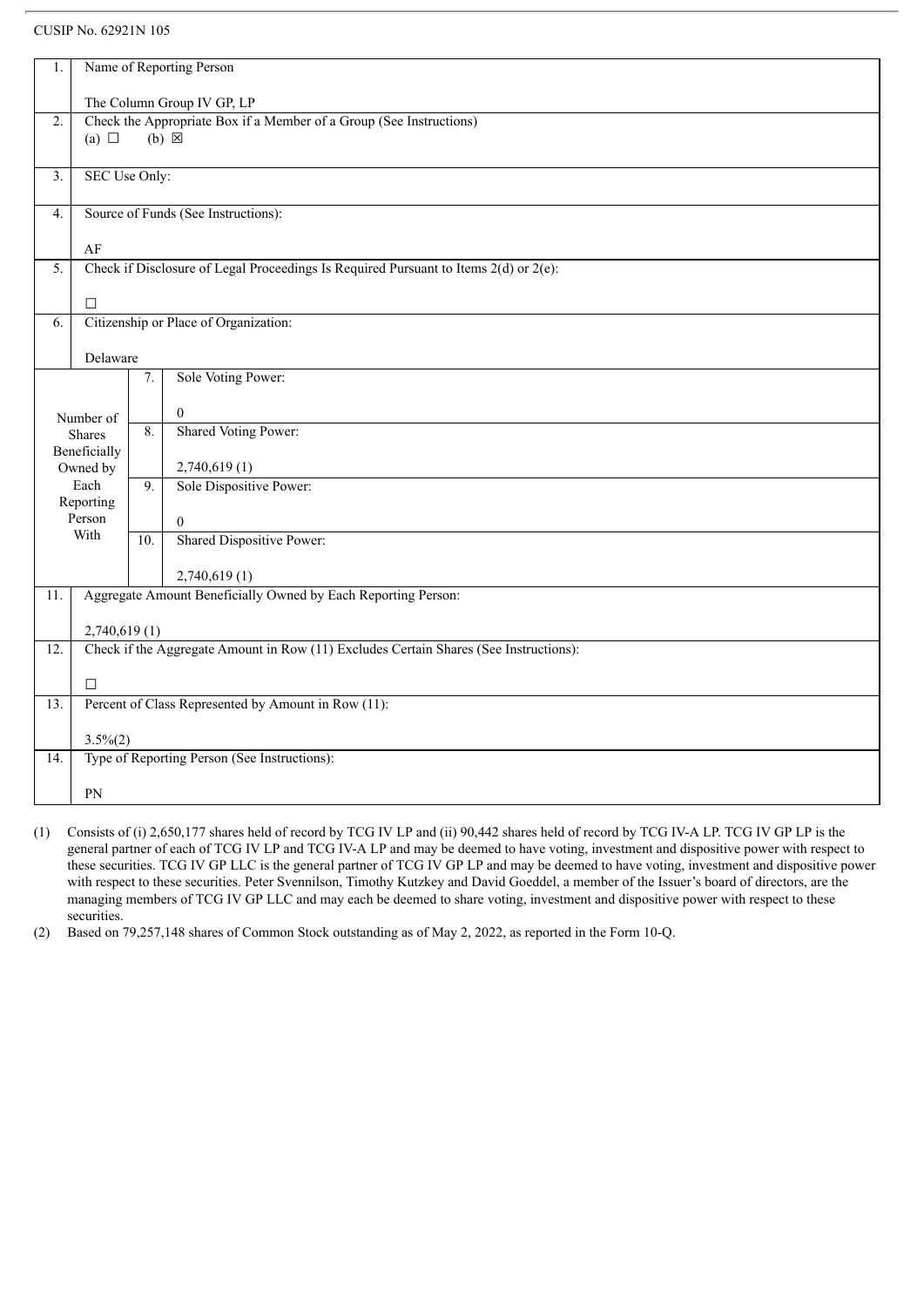| 1.                                                      | Name of Reporting Person                                                                  |                  |                                                                                       |  |
|---------------------------------------------------------|-------------------------------------------------------------------------------------------|------------------|---------------------------------------------------------------------------------------|--|
|                                                         | The Column Group IV GP, LLC                                                               |                  |                                                                                       |  |
| $\overline{2}$ .                                        | Check the Appropriate Box if a Member of a Group (See Instructions)                       |                  |                                                                                       |  |
|                                                         | (a) $\Box$                                                                                |                  | $(b)$ $\overline{\boxtimes}$                                                          |  |
|                                                         |                                                                                           |                  |                                                                                       |  |
| $\overline{3}$ .                                        | SEC Use Only:                                                                             |                  |                                                                                       |  |
| Source of Funds (See Instructions):<br>$\overline{4}$ . |                                                                                           |                  |                                                                                       |  |
|                                                         | AF                                                                                        |                  |                                                                                       |  |
| $\overline{5}$ .                                        | Check if Disclosure of Legal Proceedings Is Required Pursuant to Items $2(d)$ or $2(e)$ : |                  |                                                                                       |  |
|                                                         |                                                                                           |                  |                                                                                       |  |
|                                                         | $\Box$                                                                                    |                  |                                                                                       |  |
| 6.                                                      |                                                                                           |                  | Citizenship or Place of Organization:                                                 |  |
|                                                         |                                                                                           |                  |                                                                                       |  |
|                                                         | Delaware                                                                                  |                  |                                                                                       |  |
|                                                         |                                                                                           | 7.               | Sole Voting Power:                                                                    |  |
|                                                         |                                                                                           |                  |                                                                                       |  |
|                                                         | Number of                                                                                 | 8.               | $\theta$                                                                              |  |
|                                                         | <b>Shares</b>                                                                             |                  | Shared Voting Power:                                                                  |  |
|                                                         | Beneficially                                                                              |                  |                                                                                       |  |
|                                                         | Owned by                                                                                  |                  | 2,740,619(1)                                                                          |  |
|                                                         | Each                                                                                      | $\overline{9}$ . | Sole Dispositive Power:                                                               |  |
|                                                         | Reporting<br>Person                                                                       |                  |                                                                                       |  |
|                                                         | With                                                                                      |                  | $\overline{0}$                                                                        |  |
|                                                         |                                                                                           | 10.              | Shared Dispositive Power:                                                             |  |
|                                                         |                                                                                           |                  | 2,740,619(1)                                                                          |  |
| 11.                                                     |                                                                                           |                  | Aggregate Amount Beneficially Owned by Each Reporting Person:                         |  |
|                                                         |                                                                                           |                  |                                                                                       |  |
|                                                         | 2,740,619(1)                                                                              |                  |                                                                                       |  |
| $\overline{12}$ .                                       |                                                                                           |                  | Check if the Aggregate Amount in Row (11) Excludes Certain Shares (See Instructions): |  |
|                                                         |                                                                                           |                  |                                                                                       |  |
|                                                         | $\Box$                                                                                    |                  |                                                                                       |  |
| 13.                                                     |                                                                                           |                  | Percent of Class Represented by Amount in Row (11):                                   |  |
|                                                         | $3.5\%(2)$                                                                                |                  |                                                                                       |  |
| 14.                                                     |                                                                                           |                  | Type of Reporting Person (See Instructions):                                          |  |
|                                                         |                                                                                           |                  |                                                                                       |  |
|                                                         | OO                                                                                        |                  |                                                                                       |  |

(1) Consists of (i) 2,650,177 shares held of record by TCG IV LP and (ii) 90,442 shares held of record by TCG IV-A LP. TCG IV GP LP is the general partner of each of TCG IV LP and TCG IV-A LP and may be deemed to have voting, investment and dispositive power with respect to these securities. TCG IV GP LLC is the general partner of TCG IV GP LP and may be deemed to have voting, investment and dispositive power with respect to these securities. Peter Svennilson, Timothy Kutzkey and David Goeddel, a member of the Issuer's board of directors, are the managing members of TCG IV GP LLC and may each be deemed to share voting, investment and dispositive power with respect to these securities.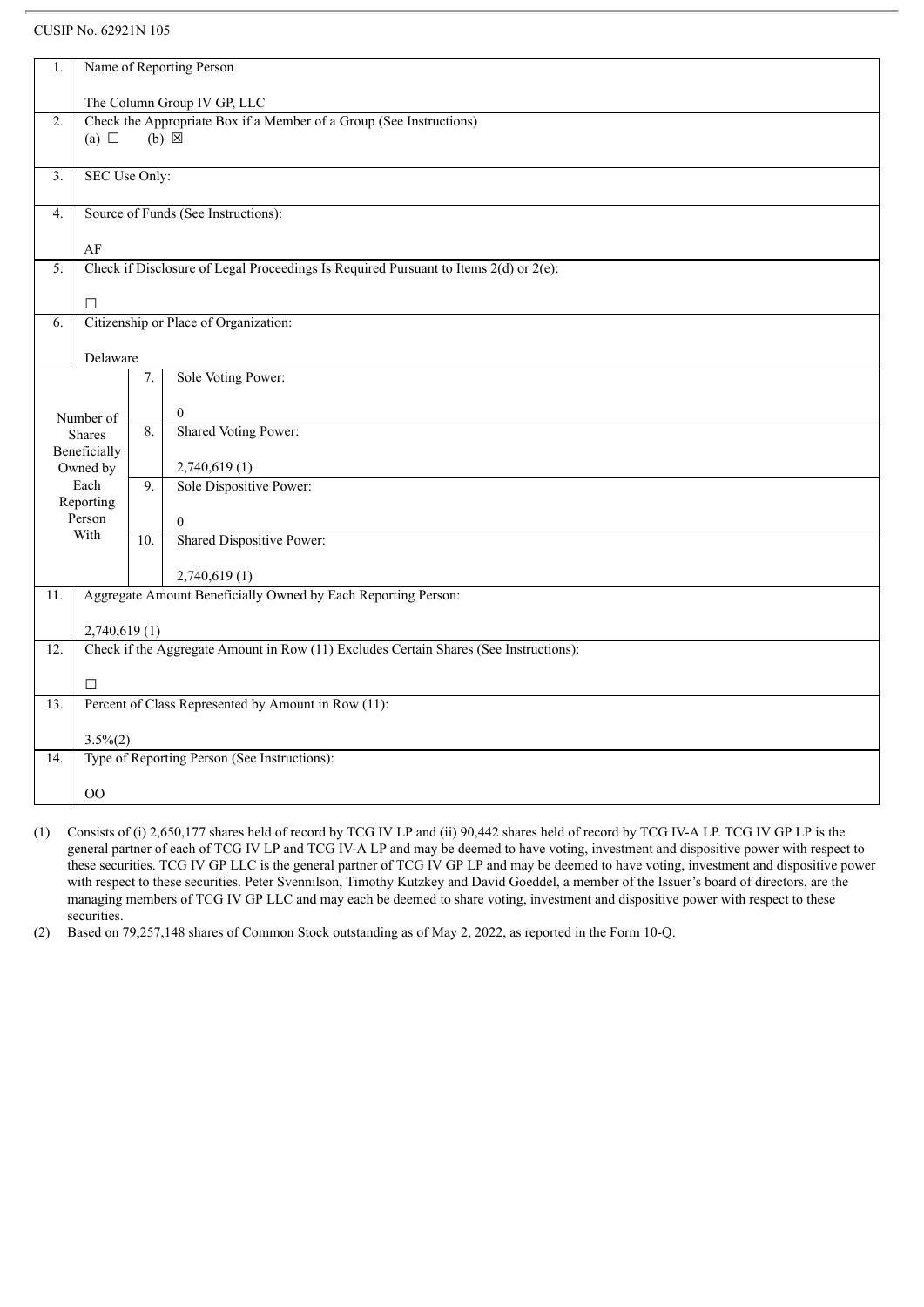| 1.               | Name of Reporting Person                                                                            |     |                                                                                       |  |  |
|------------------|-----------------------------------------------------------------------------------------------------|-----|---------------------------------------------------------------------------------------|--|--|
|                  | Peter Svennilson                                                                                    |     |                                                                                       |  |  |
| 2.               | Check the Appropriate Box if a Member of a Group (See Instructions)                                 |     |                                                                                       |  |  |
|                  | $(b) \boxtimes$<br>(a) $\Box$                                                                       |     |                                                                                       |  |  |
|                  |                                                                                                     |     |                                                                                       |  |  |
| $\overline{3}$ . | SEC Use Only:                                                                                       |     |                                                                                       |  |  |
|                  |                                                                                                     |     |                                                                                       |  |  |
|                  | Source of Funds (See Instructions):<br>$\overline{4}$ .                                             |     |                                                                                       |  |  |
|                  |                                                                                                     |     |                                                                                       |  |  |
| $\overline{5}$ . | AF, PF<br>Check if Disclosure of Legal Proceedings Is Required Pursuant to Items $2(d)$ or $2(e)$ : |     |                                                                                       |  |  |
|                  |                                                                                                     |     |                                                                                       |  |  |
|                  | $\Box$                                                                                              |     |                                                                                       |  |  |
| 6.               |                                                                                                     |     | Citizenship or Place of Organization:                                                 |  |  |
|                  |                                                                                                     |     |                                                                                       |  |  |
|                  | Sweden                                                                                              |     |                                                                                       |  |  |
|                  |                                                                                                     | 7.  | Sole Voting Power:                                                                    |  |  |
|                  |                                                                                                     |     | 44,000(1)                                                                             |  |  |
|                  | Number of                                                                                           | 8.  | Shared Voting Power:                                                                  |  |  |
|                  | Shares<br>Beneficially                                                                              |     |                                                                                       |  |  |
|                  | Owned by                                                                                            |     | 20,734,551(2)                                                                         |  |  |
|                  | Each                                                                                                | 9.  | Sole Dispositive Power:                                                               |  |  |
|                  | Reporting                                                                                           |     |                                                                                       |  |  |
|                  | Person<br>With                                                                                      |     | 44,000(1)                                                                             |  |  |
|                  |                                                                                                     | 10. | <b>Shared Dispositive Power:</b>                                                      |  |  |
|                  |                                                                                                     |     | 20,734,551 (2)                                                                        |  |  |
| 11.              |                                                                                                     |     | Aggregate Amount Beneficially Owned by Each Reporting Person:                         |  |  |
|                  |                                                                                                     |     |                                                                                       |  |  |
|                  | 20,778,551(1)(2)                                                                                    |     |                                                                                       |  |  |
| 12.              |                                                                                                     |     | Check if the Aggregate Amount in Row (11) Excludes Certain Shares (See Instructions): |  |  |
|                  |                                                                                                     |     |                                                                                       |  |  |
|                  | $\Box$                                                                                              |     |                                                                                       |  |  |
| 13.              |                                                                                                     |     | Percent of Class Represented by Amount in Row (11):                                   |  |  |
|                  | $26.2\%(3)$                                                                                         |     |                                                                                       |  |  |
|                  |                                                                                                     |     |                                                                                       |  |  |
|                  |                                                                                                     |     |                                                                                       |  |  |
|                  | IN                                                                                                  |     |                                                                                       |  |  |
| 14.              | Type of Reporting Person (See Instructions):                                                        |     |                                                                                       |  |  |
|                  |                                                                                                     |     |                                                                                       |  |  |

(1) These shares are held directly by Peter Svennilson.

(2) Peter Svennilson is a managing partner of TCG GP, TCG II GP, TCGM LP and TCG III GP, and a managing member of Ponoi LLC, Ponoi II LLC and TCG IV GP LLC and may be deemed to share voting and dispositive control over the shares of Common Stock held by TCG LP, TCG GP, TCG II LP, TCGM LP, Ponoi LP, Ponoi II LP, TCG III LP, TCG III-A LP, TCG IV LP and TCG IV-A LP.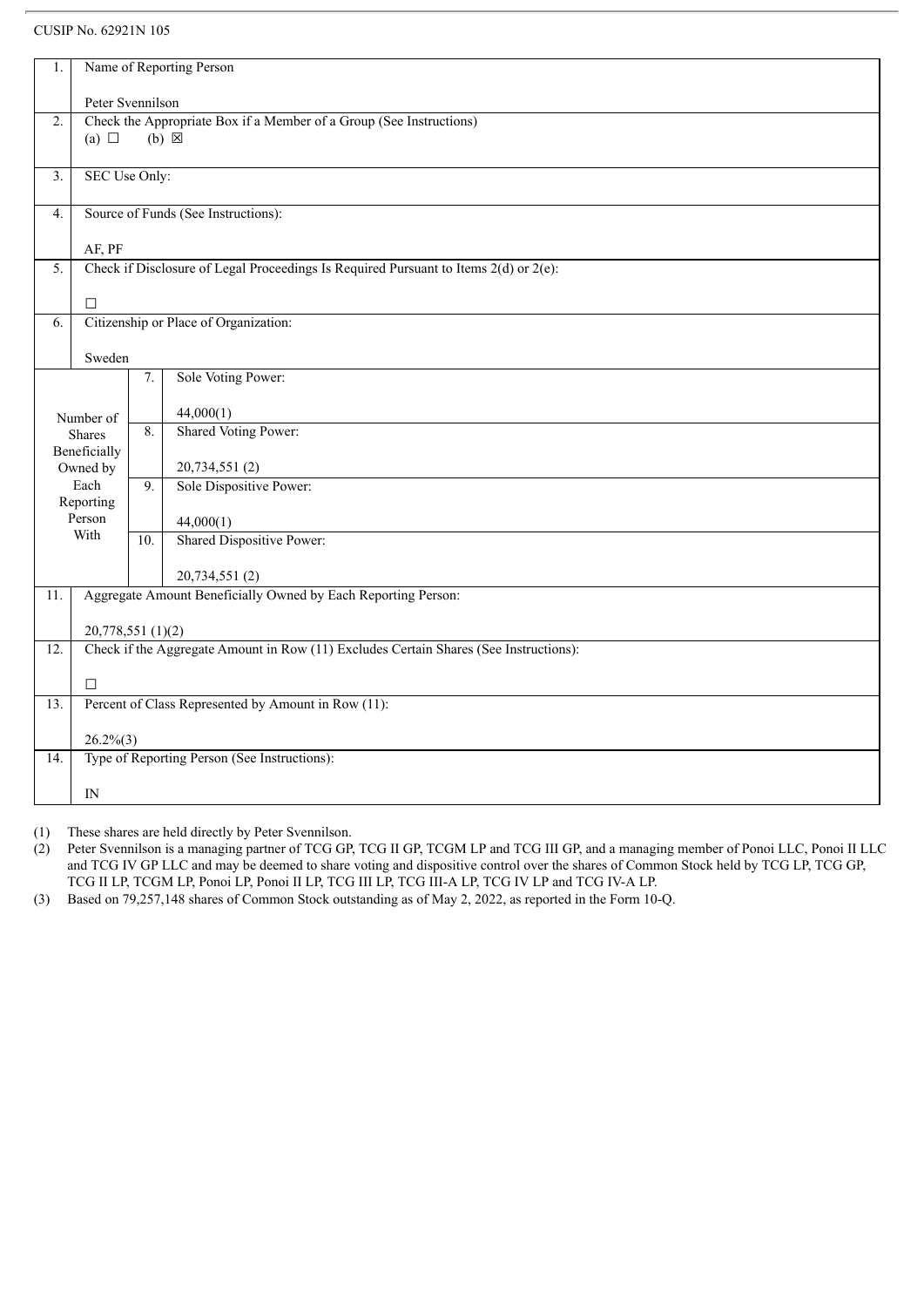| 1.                                                                                              | Name of Reporting Person                                            |     |                                                                                       |  |
|-------------------------------------------------------------------------------------------------|---------------------------------------------------------------------|-----|---------------------------------------------------------------------------------------|--|
|                                                                                                 | David V. Goeddel                                                    |     |                                                                                       |  |
| 2.                                                                                              | Check the Appropriate Box if a Member of a Group (See Instructions) |     |                                                                                       |  |
|                                                                                                 | (a) $\Box$                                                          |     | $(b) \boxtimes$                                                                       |  |
| $\overline{3}$ .                                                                                | SEC Use Only:                                                       |     |                                                                                       |  |
|                                                                                                 |                                                                     |     |                                                                                       |  |
| 4.                                                                                              | Source of Funds (See Instructions):                                 |     |                                                                                       |  |
| AF, PF                                                                                          |                                                                     |     |                                                                                       |  |
| Check if Disclosure of Legal Proceedings Is Required Pursuant to Items $2(d)$ or $2(e)$ :<br>5. |                                                                     |     |                                                                                       |  |
|                                                                                                 | $\Box$                                                              |     |                                                                                       |  |
| 6.                                                                                              |                                                                     |     | Citizenship or Place of Organization:                                                 |  |
|                                                                                                 |                                                                     |     |                                                                                       |  |
|                                                                                                 | U.S.A.                                                              |     |                                                                                       |  |
|                                                                                                 |                                                                     | 7.  | Sole Voting Power:                                                                    |  |
|                                                                                                 | Number of                                                           |     | 140,425(1)                                                                            |  |
|                                                                                                 | <b>Shares</b>                                                       | 8.  | Shared Voting Power:                                                                  |  |
|                                                                                                 | Beneficially                                                        |     |                                                                                       |  |
|                                                                                                 | Owned by                                                            |     | 20,844,551(2)                                                                         |  |
|                                                                                                 | Each<br>Reporting                                                   | 9.  | Sole Dispositive Power:                                                               |  |
|                                                                                                 | Person                                                              |     | 140,425(1)                                                                            |  |
|                                                                                                 | With                                                                | 10. | Shared Dispositive Power:                                                             |  |
|                                                                                                 |                                                                     |     | 20,844,551 (2)                                                                        |  |
| 11.                                                                                             |                                                                     |     | Aggregate Amount Beneficially Owned by Each Reporting Person:                         |  |
|                                                                                                 |                                                                     |     |                                                                                       |  |
|                                                                                                 | 20,984,976 (1)(2)                                                   |     |                                                                                       |  |
| 12.                                                                                             |                                                                     |     | Check if the Aggregate Amount in Row (11) Excludes Certain Shares (See Instructions): |  |
|                                                                                                 | $\Box$                                                              |     |                                                                                       |  |
| 13.                                                                                             |                                                                     |     | Percent of Class Represented by Amount in Row (11):                                   |  |
|                                                                                                 |                                                                     |     |                                                                                       |  |
| 14.                                                                                             | $26.5\%(3)$                                                         |     | Type of Reporting Person (See Instructions):                                          |  |
|                                                                                                 |                                                                     |     |                                                                                       |  |
|                                                                                                 | IN                                                                  |     |                                                                                       |  |

(1) Consists of (i) 80,000 shares held directly by David Goeddel and (ii) 60,425 shares underlying stock options granted to David Goeddel for his service as a member of the Issuer's board of directors, which vest within 60 days of this statement.

(2) David Goeddel, a member of the Issuer's board of directors, is a managing partner of TCG GP, TCG II GP, TCGM LP and TCG III GP, and a managing member of Ponoi LLC, Ponoi II LLC and TCG IV GP LLC and may be deemed to share voting and dispositive control over the shares of Common Stock held by TCG LP, TCG GP, TCG II LP, TCGM LP, Ponoi LP, Ponoi II LP, TCG III LP, TCG III-A LP, TCG IV LP and TCG IV-A LP. David Goeddel serves as co-trustee of the David V. Goeddel and Alena Z. Goeddel 2004 Trust (the "Goeddel Trust") and shares voting and dispositive control over 110,000 shares of Common Stock held directly by the Goeddel Trust.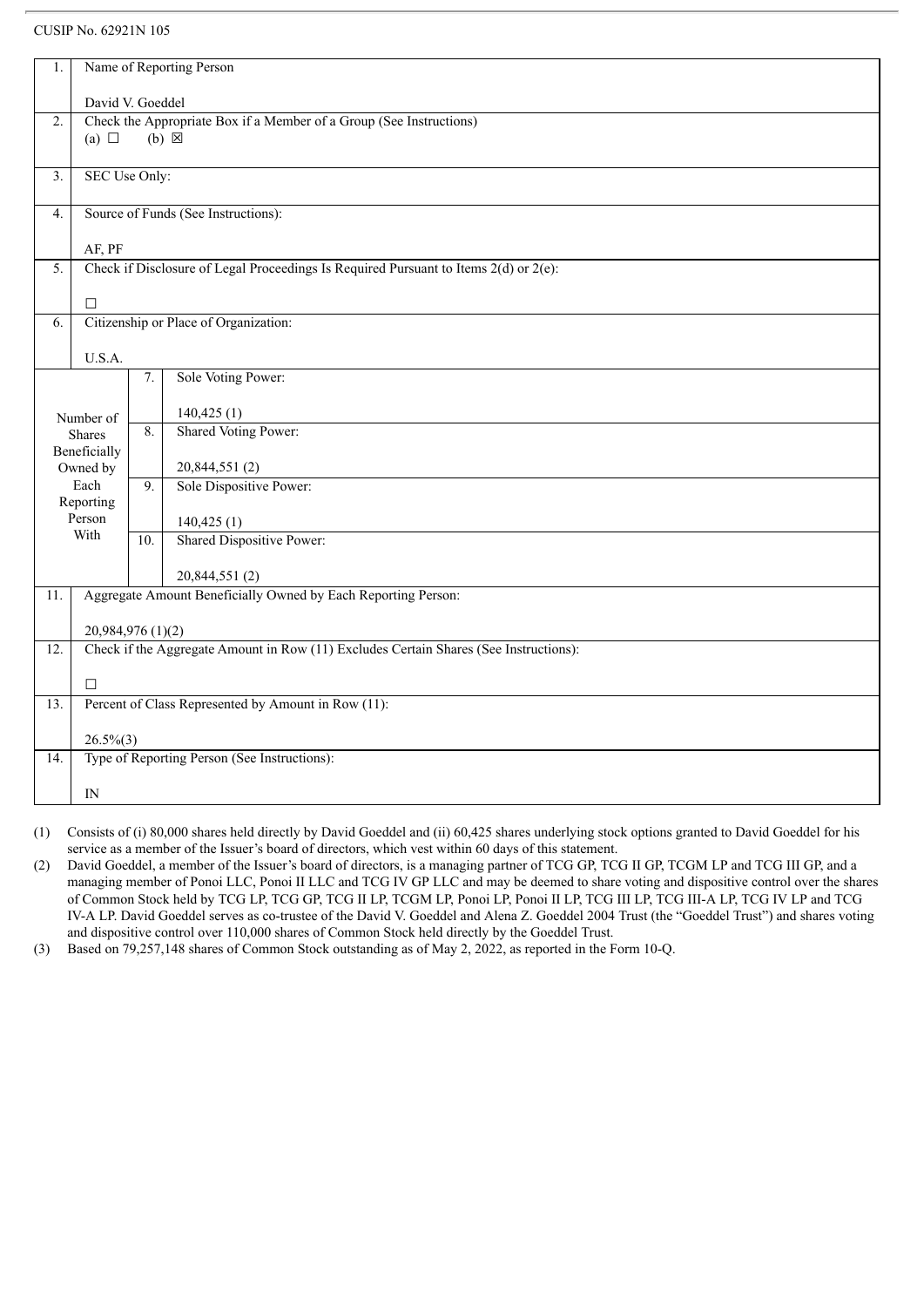| 1.                            | Name of Reporting Person                                            |     |                                                                                           |  |  |
|-------------------------------|---------------------------------------------------------------------|-----|-------------------------------------------------------------------------------------------|--|--|
|                               | Tim Kutzkey                                                         |     |                                                                                           |  |  |
| 2.                            | Check the Appropriate Box if a Member of a Group (See Instructions) |     |                                                                                           |  |  |
|                               | (a) $\Box$                                                          |     | $(b) \times$                                                                              |  |  |
|                               |                                                                     |     |                                                                                           |  |  |
| $\overline{3}$ .              | SEC Use Only:                                                       |     |                                                                                           |  |  |
| 4.                            | Source of Funds (See Instructions):                                 |     |                                                                                           |  |  |
| AF, PF                        |                                                                     |     |                                                                                           |  |  |
| 5.                            |                                                                     |     | Check if Disclosure of Legal Proceedings Is Required Pursuant to Items $2(d)$ or $2(e)$ : |  |  |
|                               |                                                                     |     |                                                                                           |  |  |
|                               | $\Box$                                                              |     |                                                                                           |  |  |
| 6.                            |                                                                     |     | Citizenship or Place of Organization:                                                     |  |  |
|                               | U.S.A.                                                              |     |                                                                                           |  |  |
|                               |                                                                     | 7.  | Sole Voting Power:                                                                        |  |  |
|                               |                                                                     |     | 15,000(1)                                                                                 |  |  |
|                               | Number of                                                           | 8.  | Shared Voting Power:                                                                      |  |  |
| <b>Shares</b><br>Beneficially |                                                                     |     |                                                                                           |  |  |
|                               | Owned by                                                            |     | 7,165,460(2)                                                                              |  |  |
|                               | Each                                                                | 9.  | Sole Dispositive Power:                                                                   |  |  |
|                               | Reporting                                                           |     |                                                                                           |  |  |
|                               | Person<br>With                                                      |     | 15,000(1)                                                                                 |  |  |
|                               |                                                                     | 10. | Shared Dispositive Power:                                                                 |  |  |
|                               |                                                                     |     | 7,165,460(2)                                                                              |  |  |
| 11.                           |                                                                     |     | Aggregate Amount Beneficially Owned by Each Reporting Person:                             |  |  |
|                               |                                                                     |     |                                                                                           |  |  |
|                               | 7,180,460(1)(2)                                                     |     |                                                                                           |  |  |
| $\overline{12}$ .             |                                                                     |     | Check if the Aggregate Amount in Row (11) Excludes Certain Shares (See Instructions):     |  |  |
|                               | $\Box$                                                              |     |                                                                                           |  |  |
| $\overline{13}$ .             |                                                                     |     | Percent of Class Represented by Amount in Row (11):                                       |  |  |
|                               |                                                                     |     |                                                                                           |  |  |
| 14.                           | $9.1\%$ $(3)$                                                       |     | Type of Reporting Person (See Instructions):                                              |  |  |
|                               |                                                                     |     |                                                                                           |  |  |
|                               | $_{\rm IN}$                                                         |     |                                                                                           |  |  |

(1) All shares are held directly by Timothy Kutzkey

(2) Timothy Kutzkey is a managing member of Ponoi LLC, Ponoi II LLC and TCG IV GP LLC, and a managing partner of TCG III GP and may be deemed to share voting and dispositive control over the shares of Common Stock held by Ponoi LP, Ponoi II LP, TCG III LP. TCG III-A LP, TCG IV LP and TCG IV-A LP.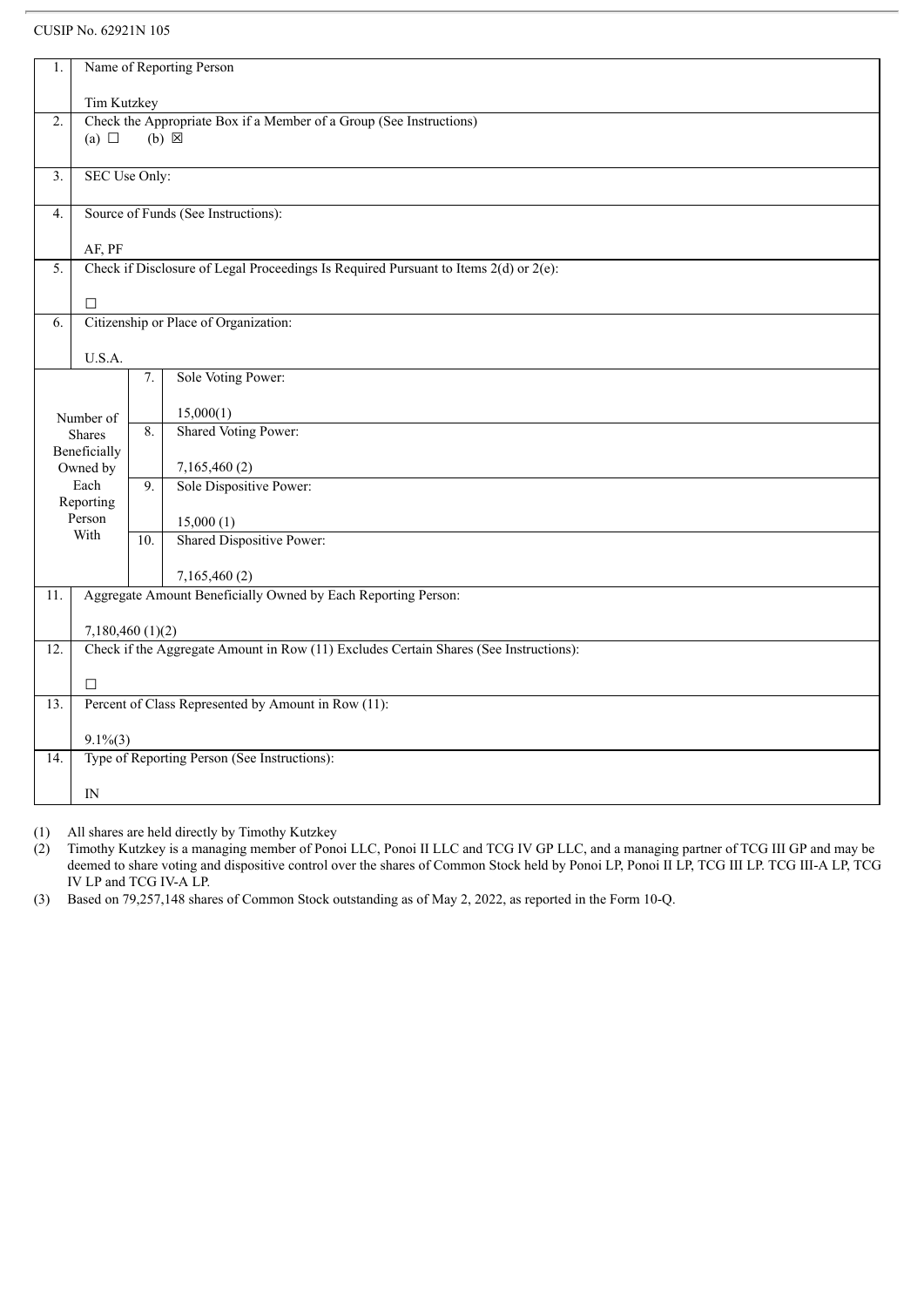### **SCHEDULE 13D**

### **Item 1. Security and Issuer**

This Amendment No. 5 supplements and amends the Schedule 13D relating to shares of common stock, par value \$0.001 per share (the "Common Stock"), of NGM Biopharmaceuticals, Inc., a Delaware corporation (the "Issuer"), that was filed with the Securities and Exchange Commission (the "SEC") on April 12, 2019 as it has been amended by Amendment No. 1, Amendment No. 2, Amendment No. 3 and Amendment No. 4 that were filed with the SEC on May 17, 2019, October 18, 2019, April 2, 2020 and February 3, 2022, respectively (collectively, the "Amended Statement"). Only those items that are reported are hereby amended; all other items reported in the Amended Statement remain unchanged. Capitalized terms contained herein but not otherwise defined shall have the meanings ascribed to such terms in the Amended Statement. Information given in response to each item shall be deemed incorporated by reference in all other items as applicable.

### **Item 3. Source and Amount of Funds or Other Consideration**

Item 3 of the Amended Statement is hereby amended to add the following language: On May 9, 2022, TCG IV LP purchased 80,430 shares of Common Stock for an aggregate purchase price of \$868,072.95. On May 9, 2022, TCG IV-A LP purchased 2,745 shares of Common Stock for an aggregate purchase price of \$29,626.51. On May 10, 2022, TCG IV LP purchased 30,233 shares of Common Stock for an aggregate purchase price of \$343,555.72. On May 10, 2022, TCG IV-A LP purchased 1,032 shares of Common Stock for an aggregate purchase price of \$11,727.24. On May 11, 2022, TCG IV LP purchased 80,430 shares of Common Stock for an aggregate purchase price of \$904,483.61. On May 11, 2022, TCG IV-A LP purchased 2,745 shares of Common Stock for an aggregate purchase price of \$30,869.17. On May 12, 2022, TCG IV LP purchased 80,430 shares of Common Stock for an aggregate purchase price of \$934,773.55. On May 12, 2022, TCG IV-A LP purchased 2,745 shares of Common Stock for an aggregate purchase price of \$31,902.94. On May 13, 2022, TCG IV LP purchased 125,096 shares of Common Stock for an aggregate purchase price of \$1,412,333.84. On May 13, 2022, TCG IV-A LP purchased 4,269 shares of Common Stock for an aggregate purchase price of \$48,197.01. On May 16, 2022, TCG IV LP purchased 32,072 shares of Common Stock for an aggregate purchase price of \$413,776.91.

On May 16, 2022, TCG IV-A LP purchased 1,094 shares of Common Stock for an aggregate purchase price of \$14,114.24.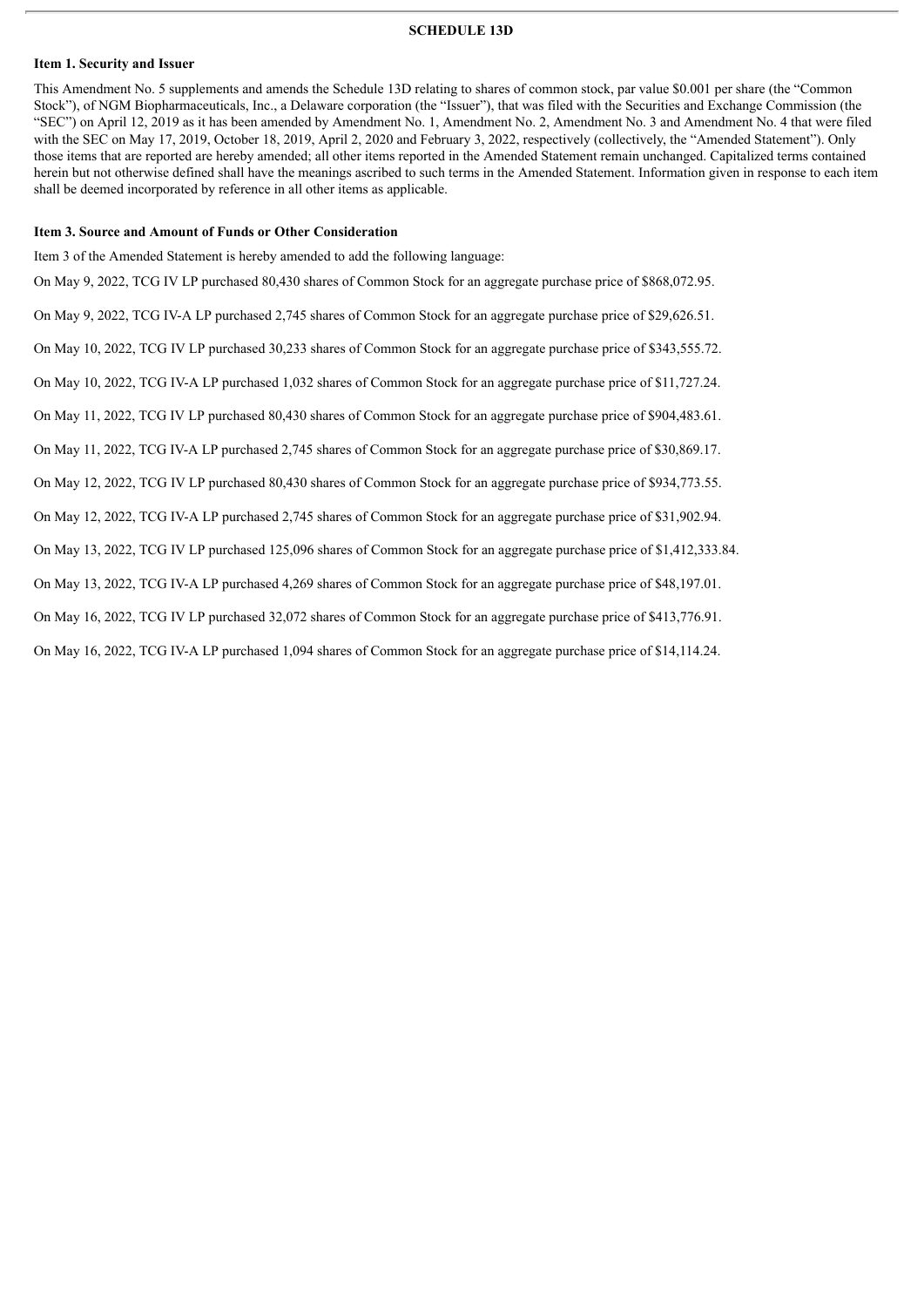On May 17, 2022, TCG IV LP purchased 86,110 shares of Common Stock for an aggregate purchase price of \$1,155,346.48. On May 17, 2022, TCG IV-A LP purchased 2,939 shares of Common Stock for an aggregate purchase price of \$39,432.86. On May 18, 2022, TCG IV LP purchased 60,583 shares of Common Stock for an aggregate purchase price of \$799,931.87. On May 18, 2022, TCG IV-A LP purchased 2,067 shares of Common Stock for an aggregate purchase price of \$27,292.46. On May 19, 2022, TCG IV LP purchased 19,984 shares of Common Stock for an aggregate purchase price of \$264,881.92. On May 19, 2022, TCG IV-A LP purchased 682 shares of Common Stock for an aggregate purchase price of \$9,039.71. On May 20, 2022, TCG IV LP purchased 18,406 shares of Common Stock for an aggregate purchase price of \$248,068.71. On May 20, 2022, TCG IV-A LP purchased 628 shares of Common Stock for an aggregate purchase price of \$8,463.93. On May 24, 2022, TCG IV LP purchased 17,240 shares of Common Stock for an aggregate purchase price of \$230,464.32. On May 24, 2022, TCG IV-A LP purchased 588 shares of Common Stock for an aggregate purchase price of \$7,860.38. On May 25, 2022, TCG IV LP purchased 41,863 shares of Common Stock for an aggregate purchase price of \$562,425.22. On May 25, 2022, TCG IV-A LP purchased 1,429 shares of Common Stock for an aggregate purchase price of \$19,198.47. On May 26, 2022, TCG IV LP purchased 19,534 shares of Common Stock for an aggregate purchase price of \$263,582.03. On May 26, 2022, TCG IV-A LP purchased 667 shares of Common Stock for an aggregate purchase price of \$9,000.16. On May 27, 2022, TCG IV LP purchased 2,621 shares of Common Stock for an aggregate purchase price of \$35,255.86. On May 27, 2022, TCG IV-A LP purchased 89 shares of Common Stock for an aggregate purchase price of \$1,197.17. On May 31, 2022, TCG IV LP purchased 59,766 shares of Common Stock for an aggregate purchase price of \$804,797.00. On May 31, 2022, TCG IV-A LP purchased 2,040 shares of Common Stock for an aggregate purchase price of \$27,470.23.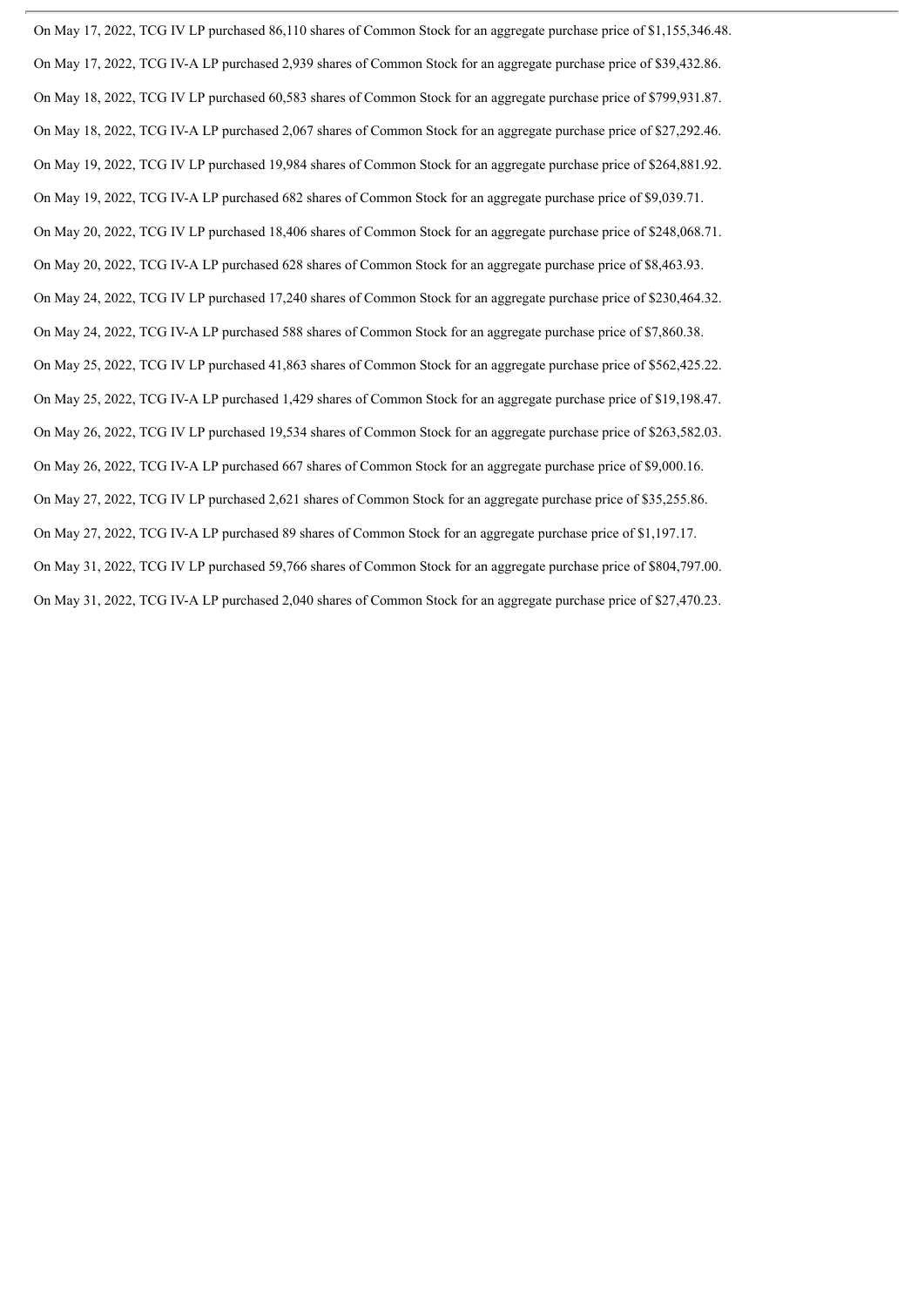On June 1, 2022, TCG IV LP purchased 88,964 shares of Common Stock for an aggregate purchase price of \$1,196,565.80.

On June 1, 2022, TCG IV-A LP purchased 3,036 shares of Common Stock for an aggregate purchase price of \$40,834.20.

On June 2, 2022, TCG IV LP purchased 33,071 shares of Common Stock for an aggregate purchase price of \$431,024.26.

On June 2, 2022, TCG IV-A LP purchased 1,129 shares of Common Stock for an aggregate purchase price of \$14,714.60.

On June 9, 2022, TCG IV LP purchased 951,684 shares of Common Stock for an aggregate purchase price of \$12,847,734.

On June 9, 2022, TCG IV-A LP purchased 32,477 shares of Common Stock for an aggregate purchase price of \$438,439.50.

TCG IV LP and TCG IV-A LP received the funds used to purchase each entity's respective shares of Common Stock noted above from capital contributions made to each entity by their respective partners for investment purposes.

### **Item 5. Interest in Securities of the Issuer**

Items 5(a), (b) and (c) of the Amended Statement are hereby amended and restated in their entirety as follows:

(a) and (b) See Items 7-11 of the cover pages of this Statement and Item 2 above.

(c) Except as reported in this Statement, none of the Reporting Persons has effected any transactions in the Issuer's securities within the past 60 days.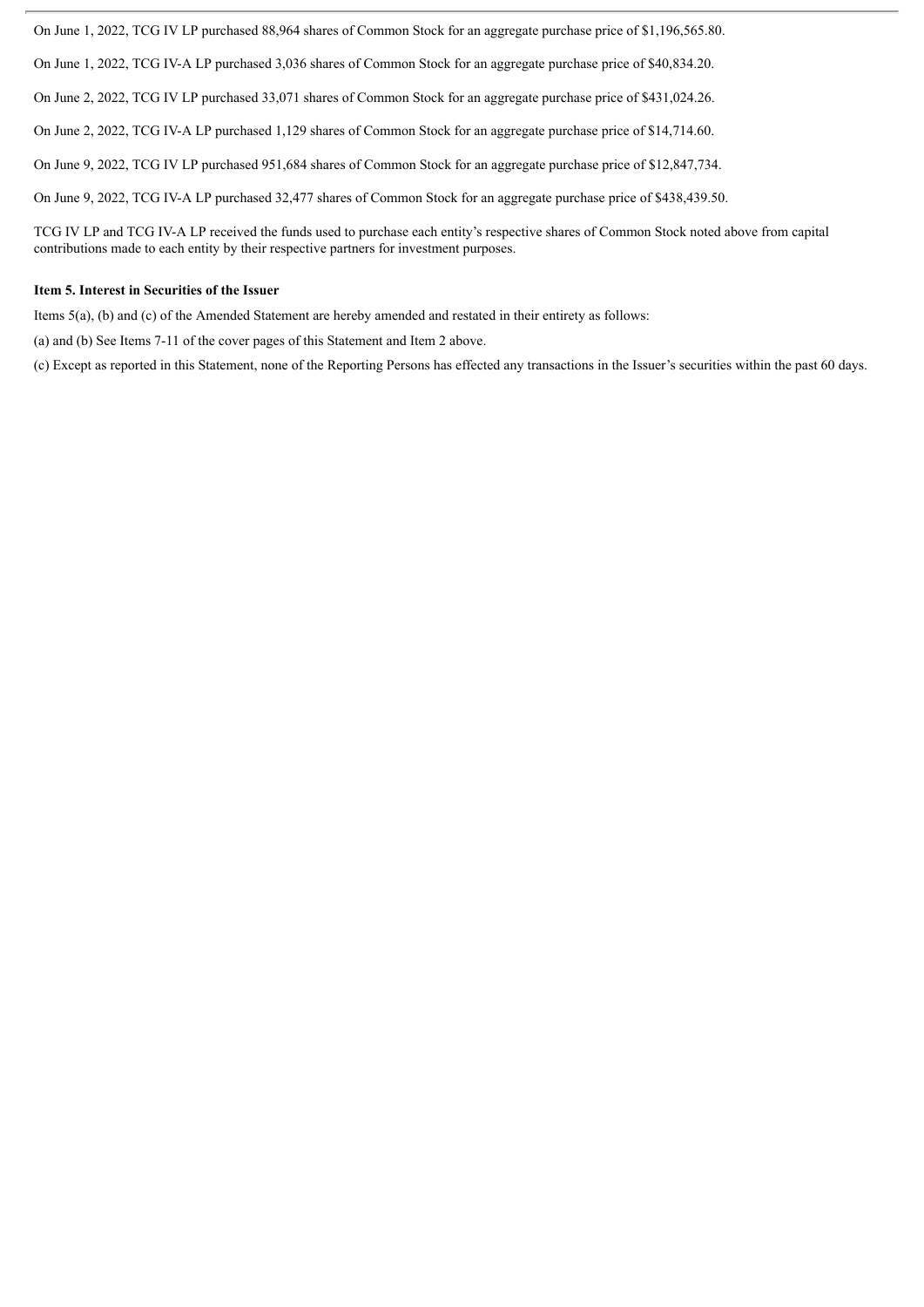# **SIGNATURE**

After reasonable inquiry and to the best of my knowledge and belief, I certify that the information set forth in this statement is true, complete and correct.

Dated: June 10, 2022

By: The Column Group GP, LP

### **THE COLUMN GROUP II, LP THE COLUMN GROUP II GP, LP**

- 
- By: /s/ James Evangelista, Attorney-in-Fact

- 
- By: /s/ James Evangelista, Attorney-in-Fact

- 
- By: /s/ James Evangelista, Attorney-in-Fact

# **THE COLUMN GROUP MANAGEMENT, LP THE COLUMN GROUP III GP, LP**

By: /s/ James Evangelista, Attorney-in-Fact By: /s/ James Evangelista, Attorney-in-Fact

- By: The Column Group III GP, LP By: The Column Group III GP, LP
- 
- By: /s/ James Evangelista, Attorney-in-Fact on behalf of Peter Svennilson
- By: /s/ James Evangelista, Attorney-in-Fact on behalf of David V. Goeddel

### **THE COLUMN GROUP IV, LP**

By: The Column Group IV GP, LP

By: TCG IV GP, LLC

# **THE COLUMN GROUP, LP THE COLUMN GROUP GP, LP**

By: /s/ James Evangelista, Attorney-in-Fact By: /s/ James Evangelista, Attorney-in-Fact

By: The Column Group II GP, LP By: /s/ James Evangelista, Attorney-in-Fact

### **PONOI CAPITAL, LP PONOI MANAGEMENT, LLC**

By: Ponoi Management, LLC By: /s/ James Evangelista, Attorney-in-Fact

# **PONOI CAPITAL II, LP PONOI II MANAGEMENT, LLC**

By: Ponoi II Management, LLC By: /s/ James Evangelista, Attorney-in-Fact

### **THE COLUMN GROUP III, LP THE COLUMN GROUP III-A, LP**

- 
- By: /s/ James Evangelista, Attorney-in-Fact By: /s/ James Evangelista, Attorney-in-Fact
	- By: /s/ James Evangelista, Attorney-in-Fact on behalf of Tim Kutzkey